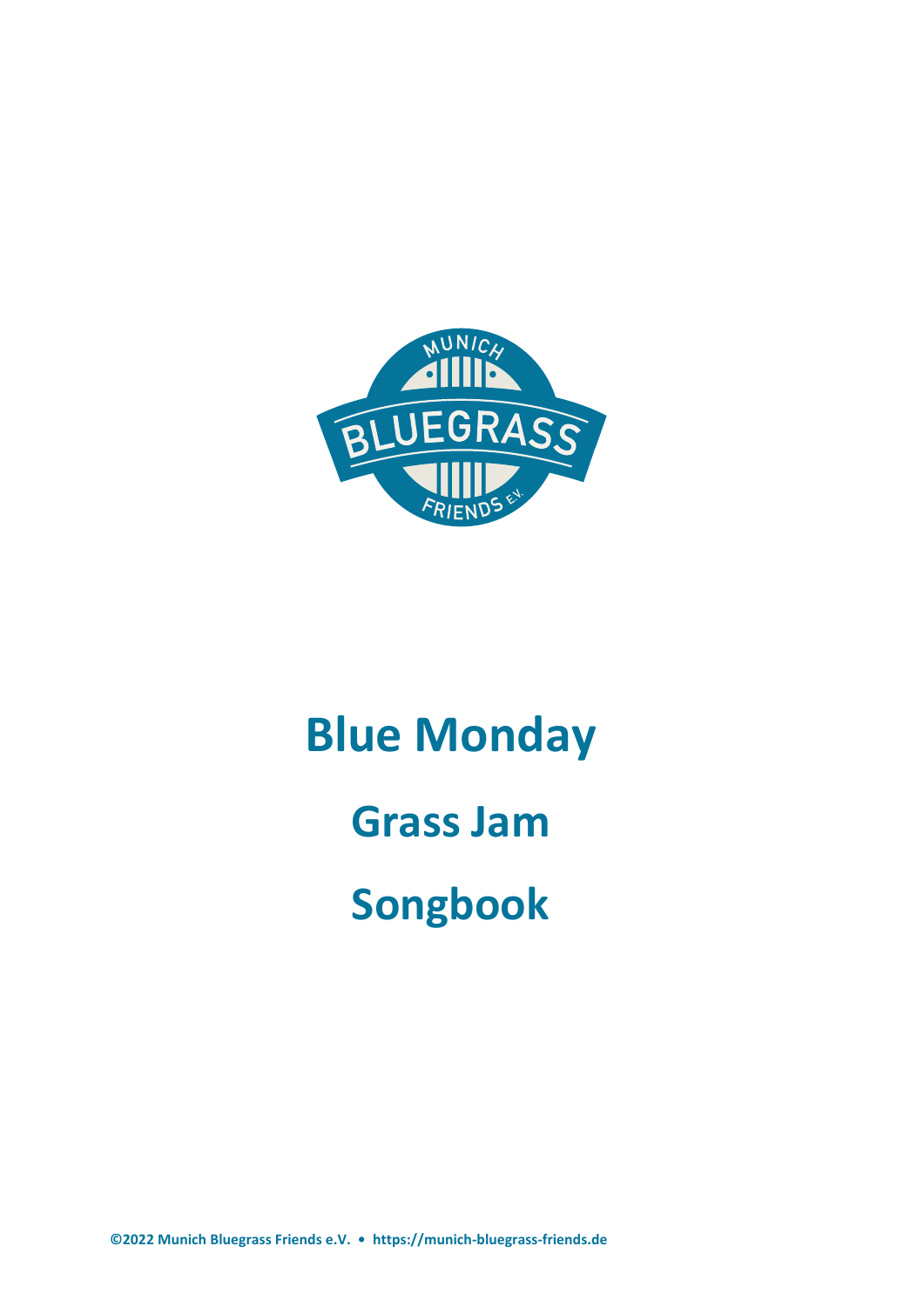

#### **Tipp:**

Wenn Ihr das Songbook als PDF auf eurem Tablet o.ä. nutzt, dann könnt ihr über das Inhaltsverzeichnis direkt zu den einzelnen Songs springen und über das Logo wieder zurück zum Inhaltsverzeichnis.

#### **Einverständniserklärung:**

Auf der Veranstaltung "Blue Monday" werden Film- und Tonaufnahmen sowie Fotos gemacht, mit deren auch späteren Verwendung Ihr euch durch den Besuch der Veranstaltung einverstanden erklärt. *Die ausführliche Fassung entnehmt bitte der Datenschutzerklärung auf unserer Website https://munich-bluegrass-friends.de*.

#### **Mitglied werden:**

Macht mit bei den Munich Bluegrass Friends und tragt dazu bei, die Bluegrass & Oldtime Music weiter in München und Umgebung zu etablieren. Weiteres unter [https://munich-bluegrass-friends.de/mitglied-werden](https://munich-bluegrass-friends.de/mitglied-werden%0c)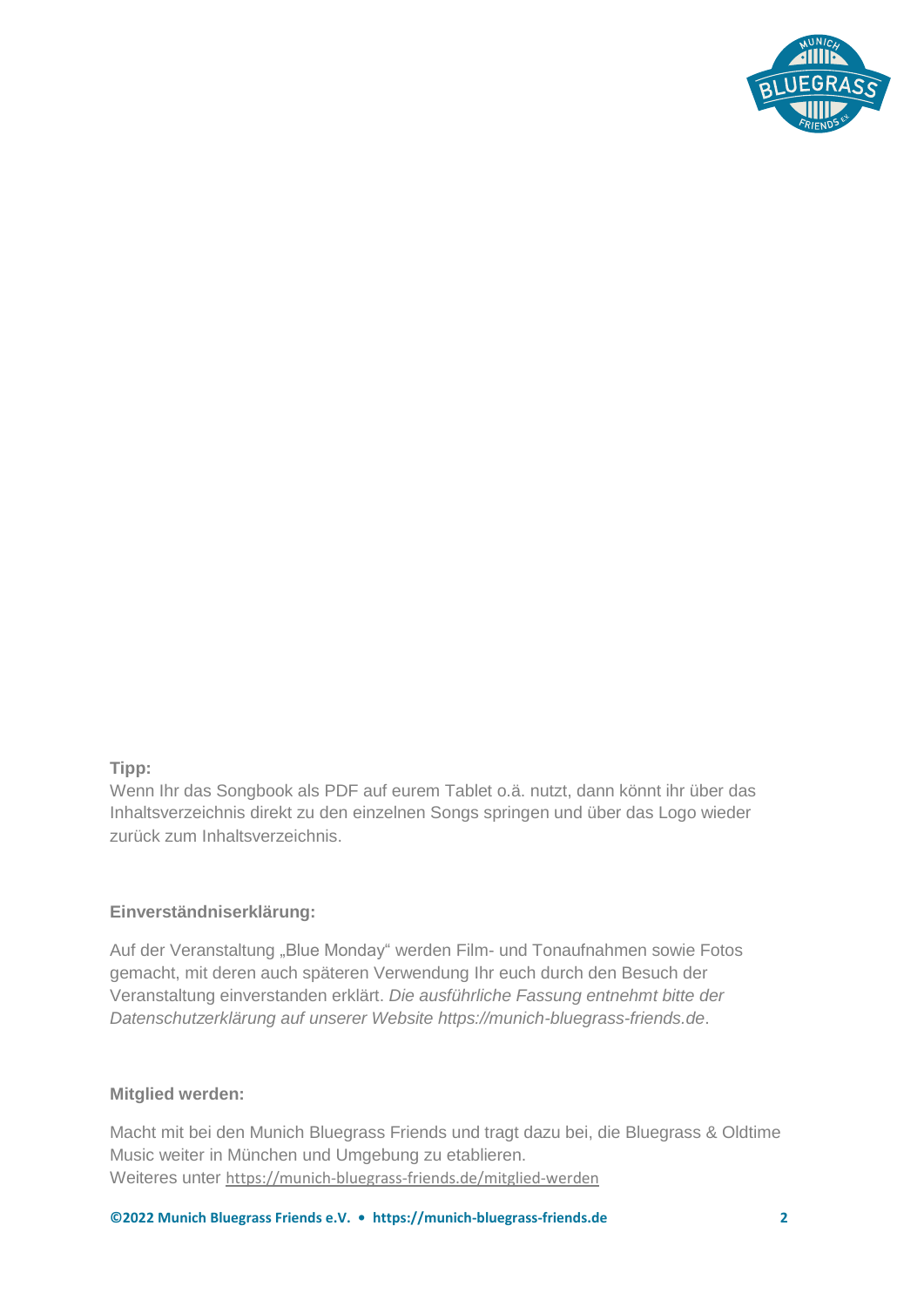

<span id="page-2-0"></span>

| Inhalt                                                |                |
|-------------------------------------------------------|----------------|
| <b>Angeline The Baker</b>                             | 4              |
| <b>Blue Night</b>                                     | 5              |
| <b>Blue Ridge Cabin Home</b>                          | 6              |
| Bury Me Beneath The Willow                            | $\overline{7}$ |
| <b>Cripple Creek</b>                                  | 8              |
| Darlin' Corey (Dig A Whole In The Meadow)             | 9              |
| Drivin' Nails In My Coffin                            | 10             |
| <b>Foggy Mountain Top</b>                             | 11             |
| Honey, You Don't Know My Mind                         | 12             |
| I'll Fly Away                                         | 13             |
| I Ain't Broke But I'm Badly Bent                      | 14             |
| I'm Going Back To Old Kentucky                        | 15             |
| I Saw The Light                                       | 16             |
| Little Maggie                                         | 17             |
| Lonesome Road Blues (Going Down The Road Feeling Bad) | 18             |
| Long Gone                                             | 19             |
| (My) Long Journey Home                                | 20             |
| <b>New River Train</b>                                | 21             |
| Nine Pound Hammer                                     | 22             |
| On And On                                             | 23             |
| Roll In My Sweet Babys Arms                           | 24             |
| <b>Shady Grove</b>                                    | 25             |
| Will (Can) The Circle Be Unbroken                     | 26             |
| <b>Worried Man Blues</b>                              | 27             |
| You Are My Sunshine                                   | 28             |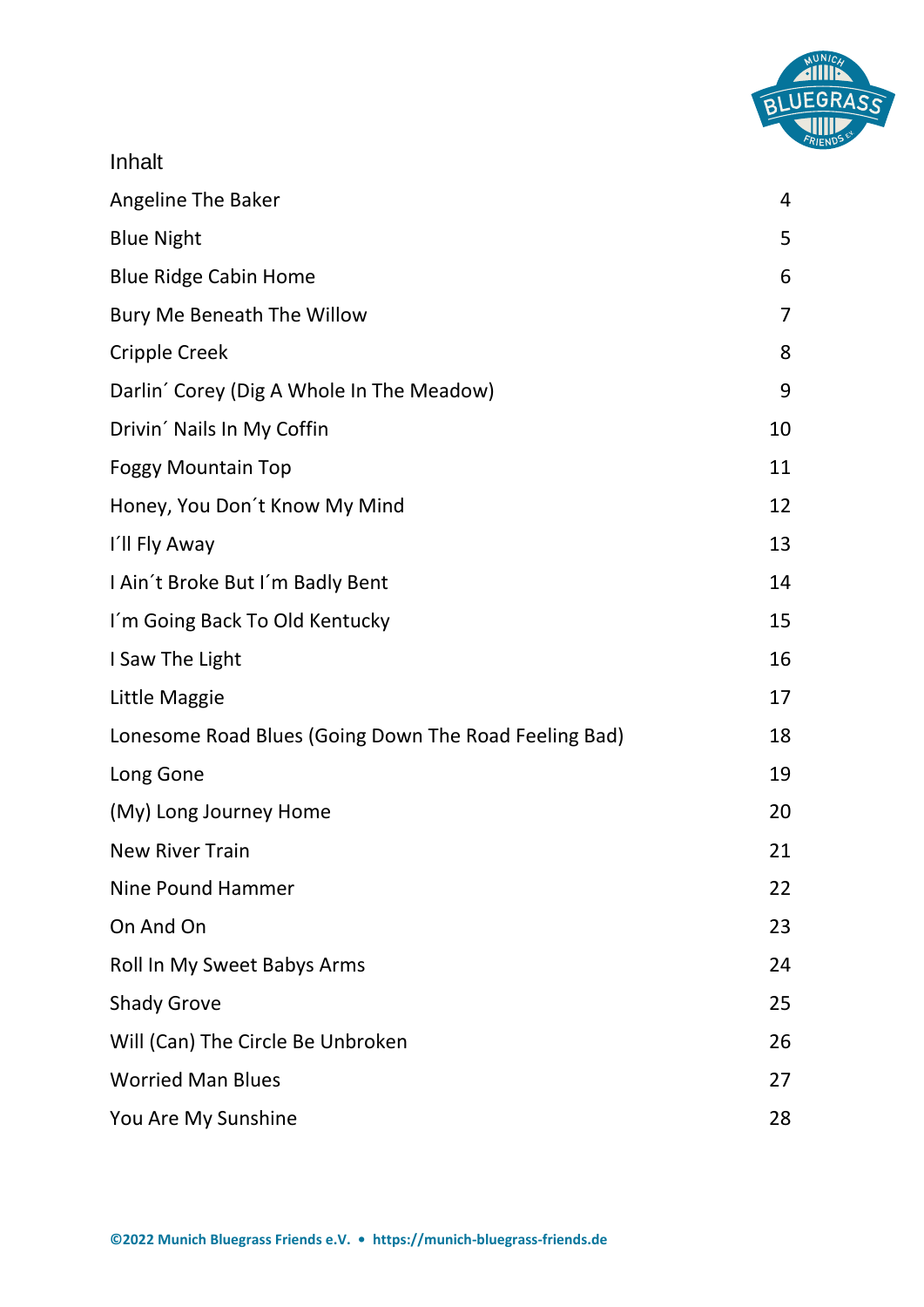|     | MUNICH            |
|-----|-------------------|
|     | <b>UEGRASS</b>    |
|     | <b>FRIENDS EN</b> |
| ٠÷۰ |                   |

<span id="page-3-0"></span>

| relStvle | 'vpe        | , empr                         | ime           | Ke۱ | Versior                             | .<br>ucture                      |
|----------|-------------|--------------------------------|---------------|-----|-------------------------------------|----------------------------------|
| Oldtime  | Sona<br>. . | $\sim$<br>bpm<br>Medium<br>IZU | ∩<br>414<br>u |     | 1936<br>Ramblers<br>rad<br>.Prairie | <sup>∪</sup> arts<br>- orr<br>UН |

| Vers & Chorus (Real Chords) | Vers & Chorus (NashvilleNumberSystem) |
|-----------------------------|---------------------------------------|
| D D D G                     | $\vert$   1   1   1   4               |
| D D DA D                    | 111113 1                              |

## **CHORUS**

**Angelina Baker, lives on the village green The way I always loved her, beats all you've ever seen Angelina Baker, Angeline I know I should have married Angeline just twenty years ago**

1. Angelina Baker, lives on the village green, I fed her candy by the peck, but she won't marry me Angeline the Baker, her age is forty-three, Little children round her feet and a banjo on her knee

2. Her father is a baker, they call him Uncle Sam I never can forget her, no matter where I am Tell how I took Angeline down to the county fair, Her father chased me halfway home and told me to stay there.

3. She says she can´t do hard work, because she is not stout She bakes her biscuits every day and pours the coffee out Angeline the baker she bakes her biscuit right She dances with them ole jaw bone playing her tonight

4. Children playing round her feet, and a banjo on her knee Prettiest women in this town, but she won't marry me Angelina Baker, left me here alone Left me here to weep a tear and play on the old jaw bone

5. Bought Angeline a brand-new dress, neither black nor brown, It was the colour of a stormy cloud, before the rain pours down. Sixteen horses in my team, the leader he was blind, Came close to dying, they sold my Angeline.

<span id="page-3-1"></span>6. Sixteen horses on my team, the old grey went before, Almost broke Angelines heart to hear the wagons roar. Angeline in handsome, and Angeline is tall, She broke her little ankle bone from dancing in the hall.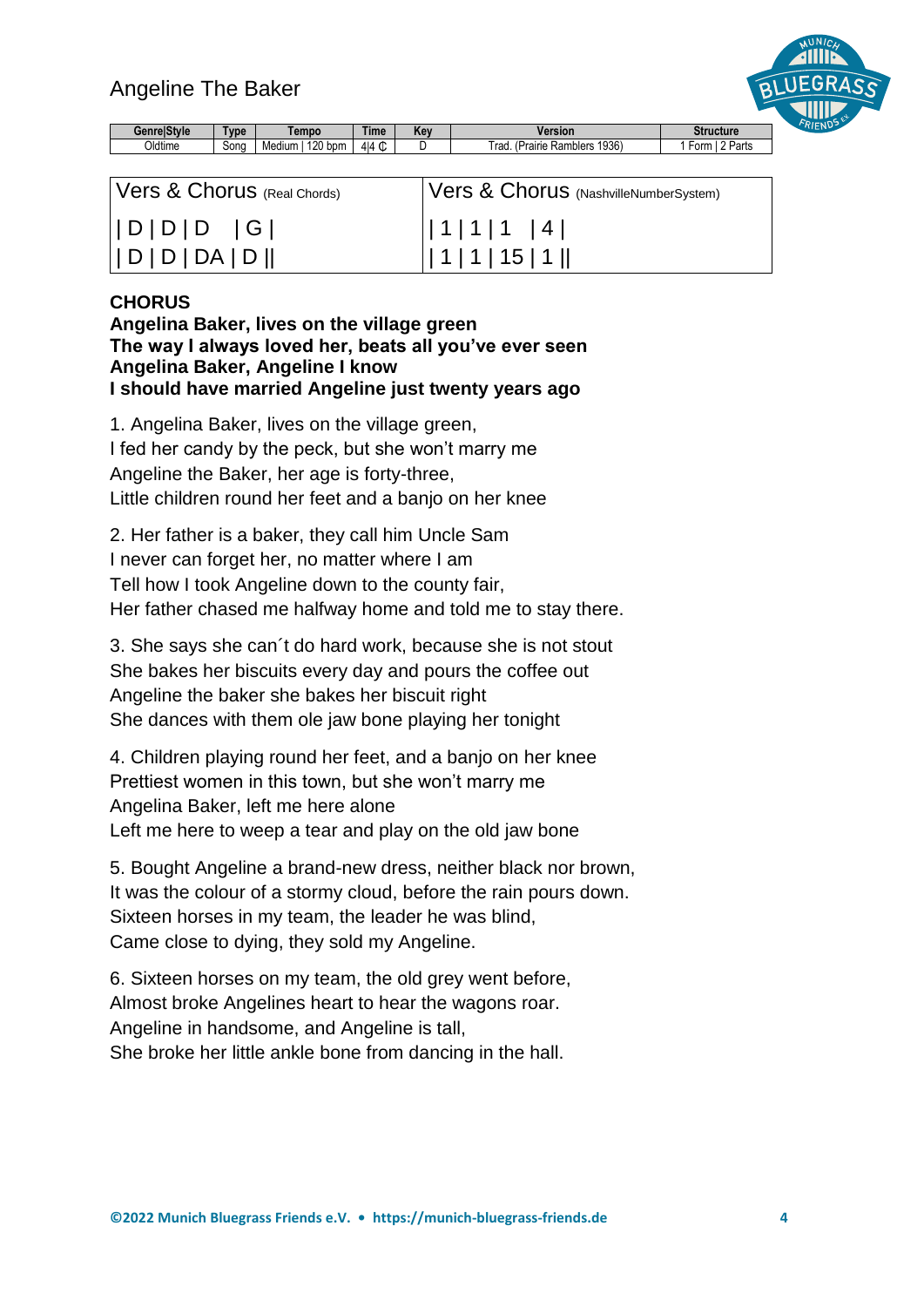# Blue Night

|      | MUNICH<br><b>UEGRASS</b><br><b>FRIENDS</b> |
|------|--------------------------------------------|
| Έ    |                                            |
| Dort |                                            |

| <b>GenrelStvle</b> | ype  | Tempo                  | <b>Time</b>               | Kov<br>rv⊖ | <b>Version</b>                                       | Structure       |
|--------------------|------|------------------------|---------------------------|------------|------------------------------------------------------|-----------------|
| <b>⊜ountr∨</b>     | Sona | 120 l<br>bpm<br>Medium | 4 4<br>$\rightarrow$<br>w | ◡          | 1966<br>1979 (oria.<br>Kirk McGee<br><br>Hot<br>Kize | Part<br>$r$ orm |

| Vers & Chorus (Real Chords)     | Vers & Chorus (NashvilleNumberSystem) |
|---------------------------------|---------------------------------------|
| B  B  B  B                      | 111111                                |
| B  B  E E                       | $\left   11114 4 \right $             |
| B  E  B  B                      | 1 4 1 1                               |
| $  $ F# $ $ F# $ $ B $ $ B $  $ | 5 5 1 1                               |

1. Blue night I got you on my mind Blue night I can't keep from crying You met someone that was new You quit someone that you knew was true Blue night I got you on my mind

2. Blue night blue as I can be I don't know what'll become of me Where we used to walk, I walk alone With an aching heart because my love is gone Blue night blue as I can be

3. Blue night 'cause I'm all alone I used to call you on the telephone I used to call and it made you glad Now I call and it makes you mad Blue night 'cause I'm all alone

4. Blue night all by myself Since you put me on that shelf There's just one thing that you must know You're gonna reap just what you sow Blue night, all by myself OUTRO Blue night, all by myself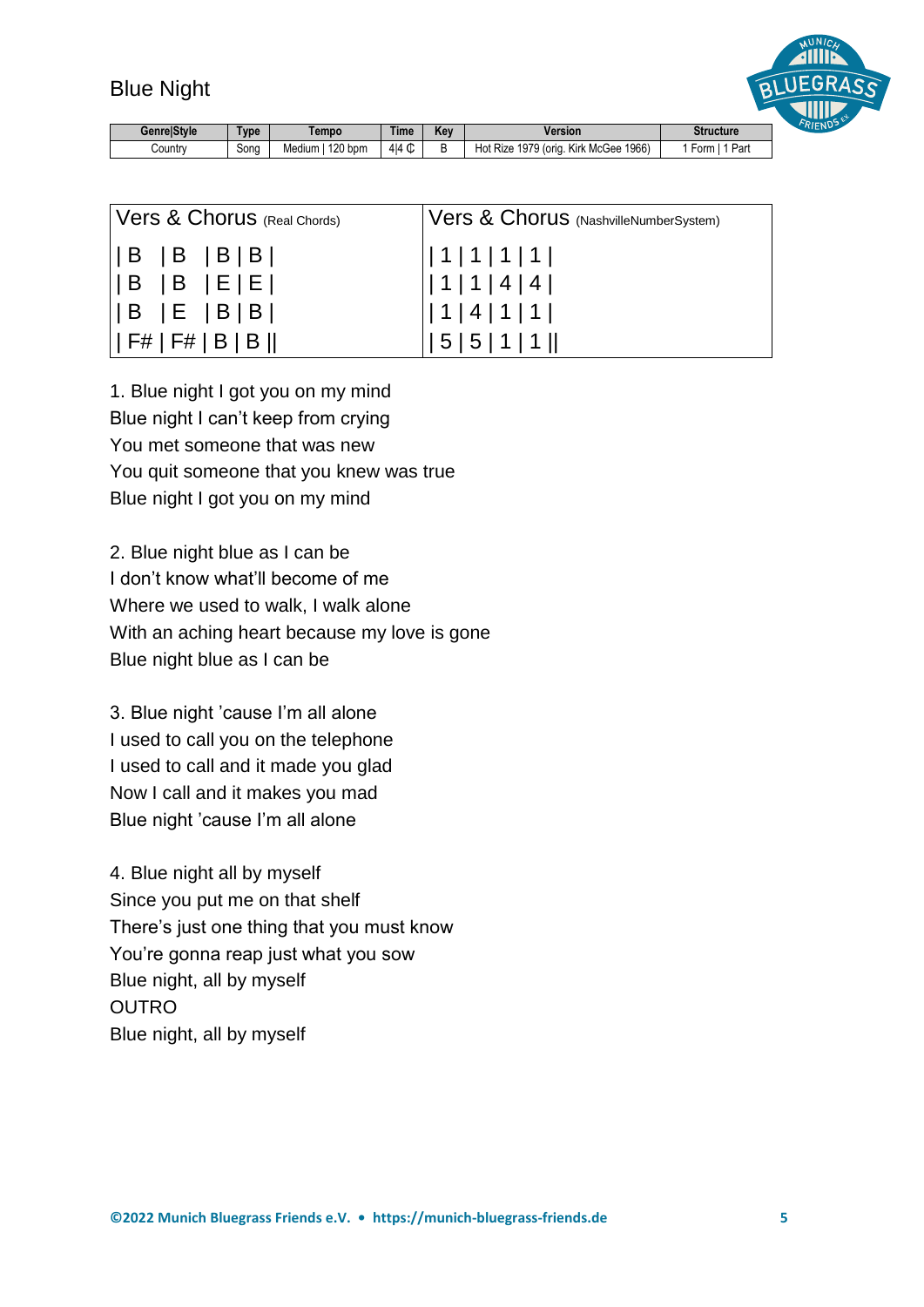# <span id="page-5-0"></span>Blue Ridge Cabin Home



| Genre Style      | l vpe | empo              | <b>Time</b>   | $\cdot$<br>Kev | Version                                     | <b>Structure</b> |
|------------------|-------|-------------------|---------------|----------------|---------------------------------------------|------------------|
| <b>Bluegrass</b> | Sona  | 122 bpm<br>medium | 4 4<br>́<br>u | Bb             | <b>Bluegrass</b><br>1989<br>∶ Album<br>Band | ຳ Parts<br>Form  |

| Vers & Chorus (Real Chords) | Vers & Chorus (NashvilleNumberSystem) |
|-----------------------------|---------------------------------------|
| Bb Bb Eb Eb                 | $\left   11114   4 \right $           |
| F F Bb Bb                   | 15 5 1 1                              |
| Bb Bb Eb Eb                 | 1114 4                                |
| F  F  Bb  Bb                | 5 5 1 1                               |

## **CHORUS**

**Oh, I love those hills of old Virginia From those Blueridge hills I did roam When I die won't you bury me on the mountain Far away near my Blueridge mountain home**

1. There's a well beaten path in the old mountainside Where I wandered when I was a lad And I wandered alone to the place I call home In those Blueridge hills far away

2. Now my thoughts wander back to that ramshackle shack In those blue ridge hills far away Where my mother and dad were laid there to rest They are sleeping in peace together there

3. I return to that old cabin home with the sigh I've been longing for days gone by When I die won't you bury me on that old mountain side Make my resting place upon the hills so high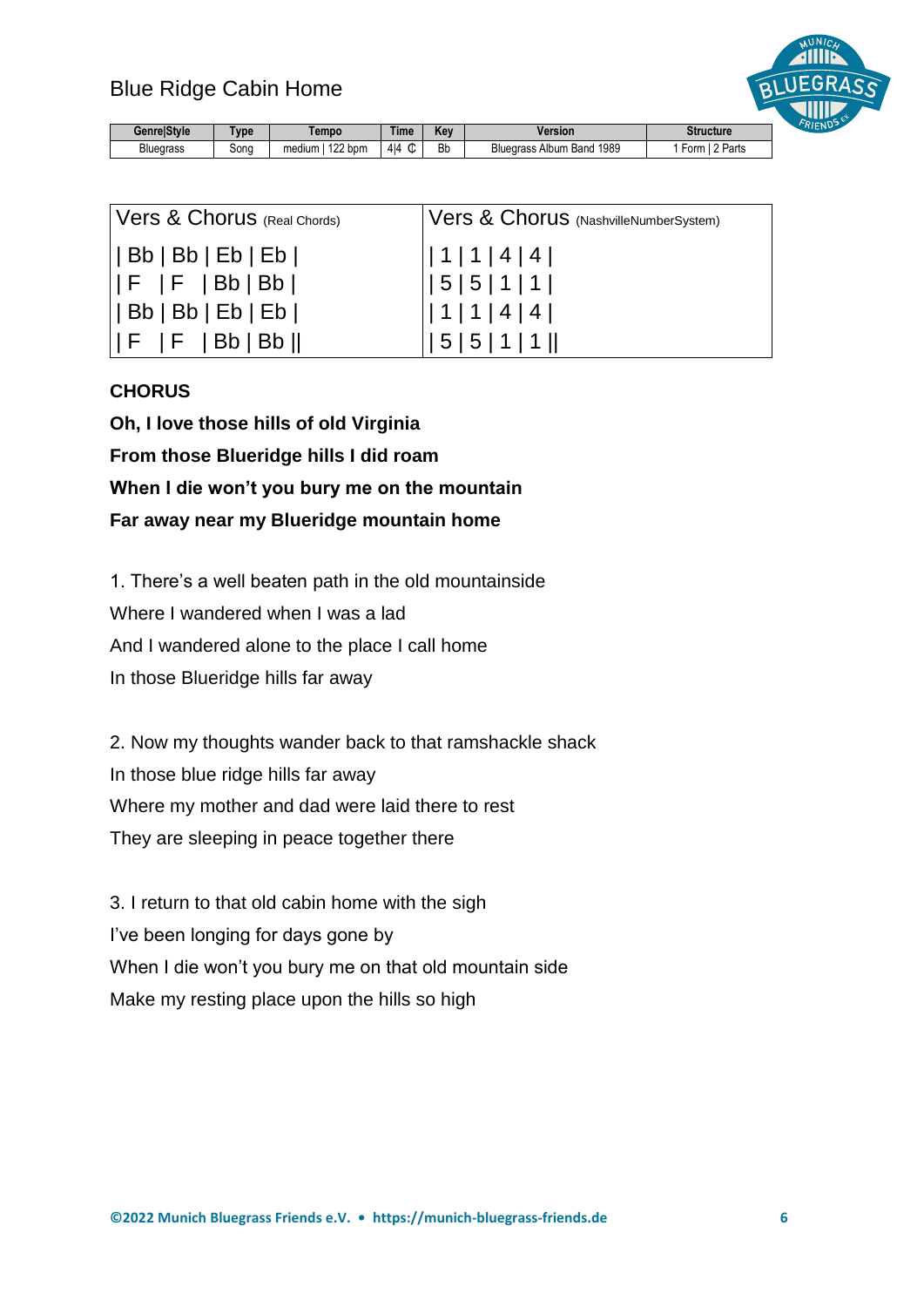## <span id="page-6-0"></span>Bury Me Beneath The Willow



| <b>Genre Style</b> | Type | empo                     | <b>Time</b> | Kev | Version                                  | <b>Structure</b> |
|--------------------|------|--------------------------|-------------|-----|------------------------------------------|------------------|
| Oldtime            | Sona | $\sim$<br>92 bpm<br>slow | 414<br>́    |     | 1909)<br>1980<br>(orig<br>Rice<br>Scaggs | 2 Parts<br>Form  |

| $ Vers & Chorus$ (Real Chords) | Vers & Chorus (NashvilleNumberSystem) |
|--------------------------------|---------------------------------------|
| G   G   C   C                  | 1   1   4   4                         |
| G G D D                        | 1 1 5 5                               |
| G G C C                        | 1114 4                                |
| G D G G                        | 1  5  1  1                            |

## **CHORUS**

**Oh, bury me beneath the willow Under the weeping willow tree So she will know where I am sleeping And perhaps she'll weep for me**

1. My heart is sad I am lonely For the only one I love When shall I see her oh no never 'Til we meet in heaven above

2. She told me that she dearly loved me How could I believe it untrue Until the angels softly whispered She will prove untrue to you

3. Tomorrow was to be our wedding God oh God where can she be She's out a courting with another And no longer cares for me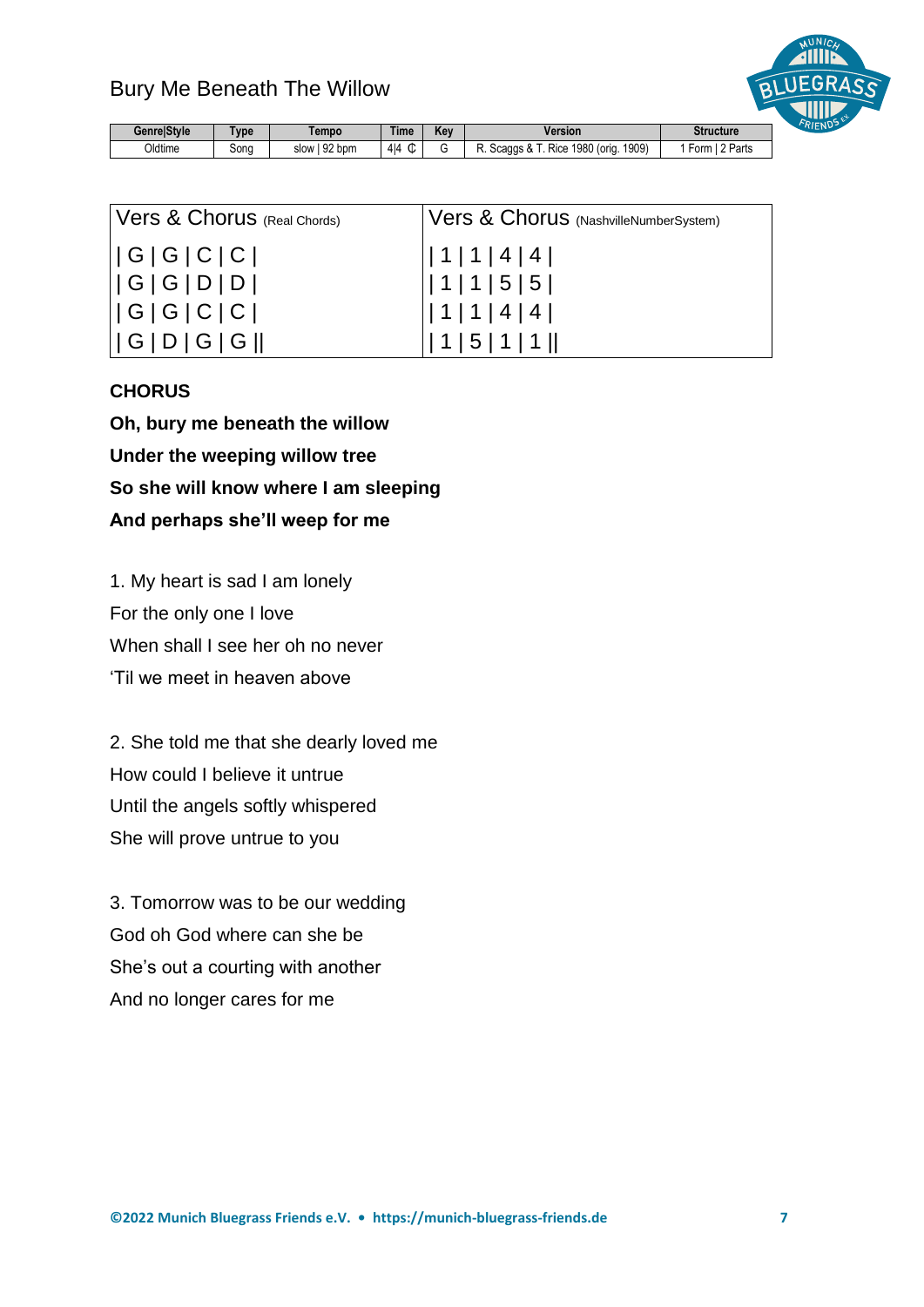# <span id="page-7-0"></span>Cripple Creek



| <b>Genre Style</b> | $T$ <sub>Vpe</sub> | Tempo               | Time  | Kev | Version       | <b>Structure</b>         |
|--------------------|--------------------|---------------------|-------|-----|---------------|--------------------------|
| Oldtime            | Song               | Slow I<br>$102$ bpm | 414 C |     | 1915<br>Trad. | ່ ? Parts<br>? Forms I . |

| Vers (Real Chords) | Vers (NashvilleNumberSystem) |
|--------------------|------------------------------|
| A DA A EA          | 1  41  1  51                 |
| A DA A EA          | 1  41  1  51                 |
|                    |                              |
| <b>Chorus</b>      | <b>Chorus</b>                |
| A A A EA           | 1111151                      |
| A A A EA           | 1 1 1 51                     |

## **CHORUS**

**Goin' up Cripple Creek goin' in a run Goin' up Cripple Creek to have a little fun. Goin' up Cripple Creek goin' in a whirl Goin' up Cripple Creek to see my girl.**

1. I got a girl and she loves me She's as sweet as sweet can be She's got eyes of baby blue Makes my gun shoot straight and true.

2. Cripple Creek's wide and Cripple Creek's deep I'll wade old Cripple Creek before I sleep Roll my breeches to my knees I'll wade ol' Cripple Creek when I please

3. I went down to Cripple Creek To see what them girls had to eat I got drunk and fell against the wall Old corn likker was the cause of it all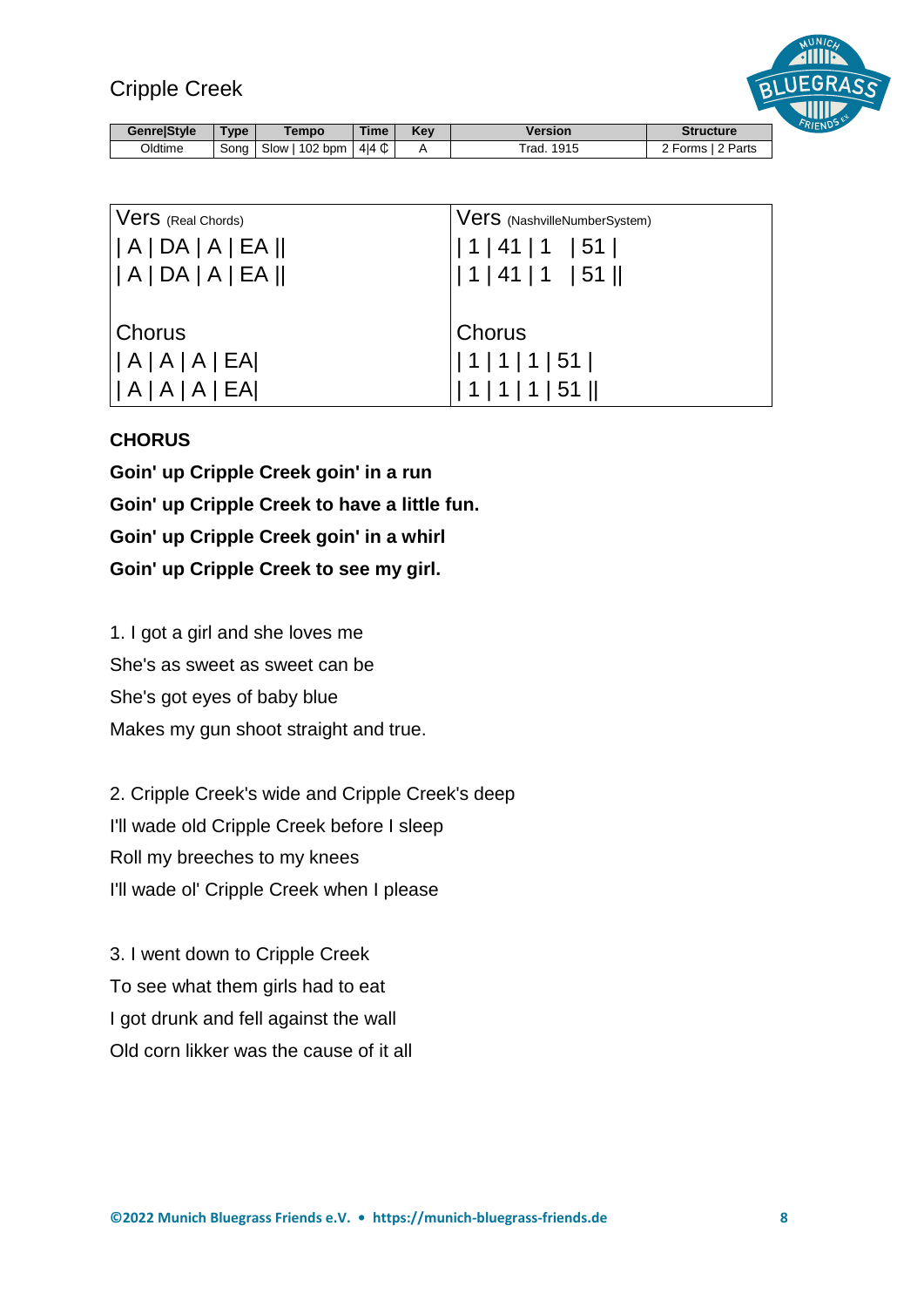<span id="page-8-0"></span>Darlin' Corey / Dig A Hole In The Meadow

|                | MUNICH         |
|----------------|----------------|
|                | <b>UEGRASS</b> |
|                | <b>FRIENDS</b> |
| re             |                |
| D <sub>0</sub> |                |

| Genre Style | 'ype | Tempo          | -<br>lime | <b>Kev</b> | Version                                                                | Structure                    |
|-------------|------|----------------|-----------|------------|------------------------------------------------------------------------|------------------------------|
| Oldtime     | Sona | 96 bpm<br>Slow | 414 C     | -          | 1927<br>Daves 2016 (orig.<br><b>Buell Kazee</b><br>$\cdots$<br>Micheal | ີ <sup>o</sup> Parts<br>Form |

| Vers & Chorus (Real Chords) | Vers & Chorus (NashvilleNumberSystem) |
|-----------------------------|---------------------------------------|
| E E E E                     | 111111  1                             |
| E E B E E                   | 11115 111                             |

## **CHORUS**

**Dig a hole dig a hole in the meadow Dig a hole in the cold damp ground Dig a hole dig a hole in the meadow We're gonna lay darling Corey down.**

1. Wake up wake up darling Corey What makes you sleep so sound The revenue officers are coming They're gonna tear your still-house down.

2. Well the first time I seen darling Corey She was sitting by the banks of the sea Had a forty-four around her body And a five-string on her knee.

3. Go away go away darling Corey Quit hanging around my bed Your liquor has ruined my body Pretty women gone to my head.

4. Cant you hear them bluebirds a-singing Don't you hear that mournful sound They're preaching darling Corey's funeral In some lonesome graveyard ground.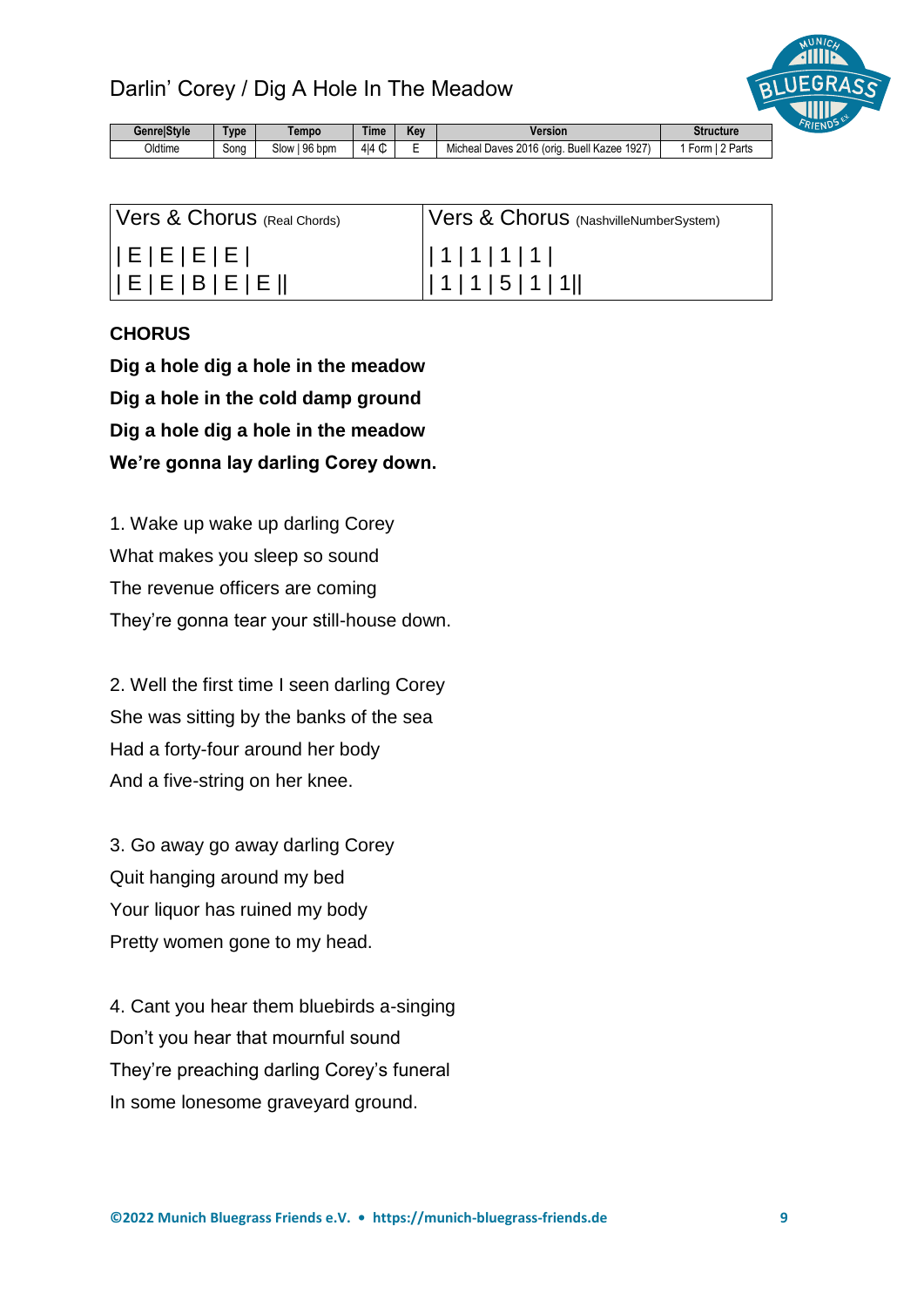# <span id="page-9-0"></span>Drivin' Nails In My Coffin



| <b>Genre Style</b>          | ype  | Tempo                        | <b>Time</b>   | Kev | Version                                    | <b>Structure</b>             |
|-----------------------------|------|------------------------------|---------------|-----|--------------------------------------------|------------------------------|
| Bluegrass (orig.<br>Country | Sona | $\sim$<br>' 10 bpm<br>Medium | 4 4<br>́<br>◡ |     | Rhonda<br>: Tubb'<br>Vincent (orig. Ernest | ີ <sup>o</sup> Parts<br>⊦orm |

| Vers & Chorus (Real Chords) | Vers & Chorus (NashvilleNumberSystem) |
|-----------------------------|---------------------------------------|
| B B B B                     | 1 1 1 1 1                             |
| B   B   F#   F#             | 11155                                 |
| B B B B                     | 1 1 1 1 1                             |
| $  B $ F# $ B B  $          | 1 5 1 1                               |

## **CHORUS**

**I'm just drivin' nails in my coffin Every time I drink a bottle of booze I'm just drivin' nails in my coffin Lord, drivin' those nails over you**

1. My sweetheart has gone and I'm so lonely She said that she and I were through So I started out drinkin' for past time Drivin' nails in my coffin over you

2. Ever since the day that we've parted I've been so sad and so blue I'm always thinking of you, love And I just can't quit drinking that old booze

3. Now you've turned me down, you don't want me There's nothing now I can lose I'm just drivin' those nails in my coffin And worryin', my darlin', over you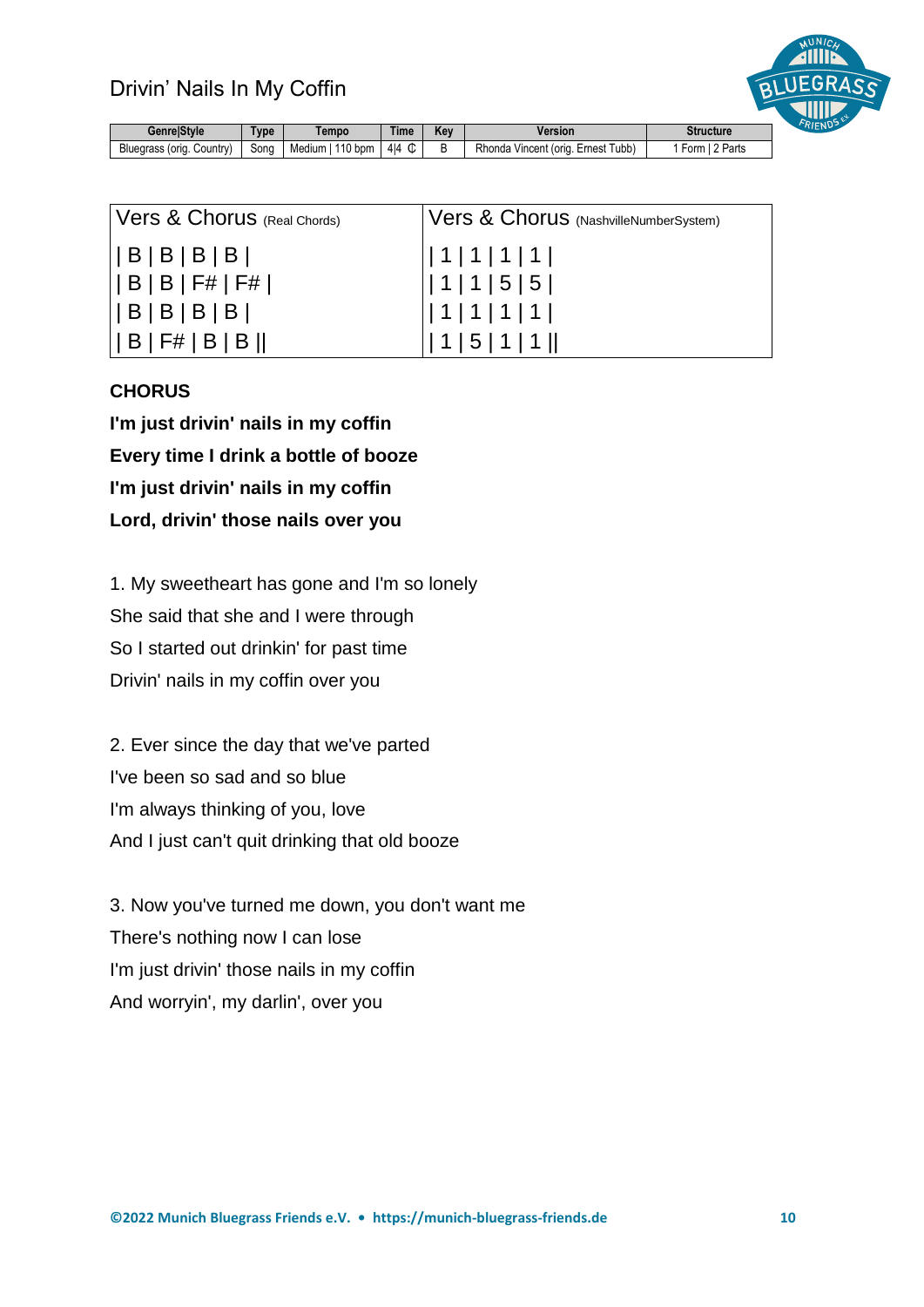# <span id="page-10-0"></span>Foggy Mountain Top



| <b>Genre Style</b> | 'ype | Tempo                                           | l ime         | Kev | Version                                                      | <b>Structure</b> |
|--------------------|------|-------------------------------------------------|---------------|-----|--------------------------------------------------------------|------------------|
| Oldtime            | Sona | $\sim$<br>$\overline{ }$<br>bpm<br>medium<br>14 | 4 4<br>́<br>u | -   | 1929)<br>196 <sup>1</sup><br>Flatt & So<br>foria.<br>Scruggs | ີ Parts<br>∽orm  |

| Vers & Chorus (Real Chords) | Vers & Chorus (NashvilleNumberSystem) |
|-----------------------------|---------------------------------------|
| G G C G                     | 1    1    4    1                      |
| G G D D                     | 11155                                 |
| G G C G                     | 111411                                |
| G D G G                     | 1151111                               |

## **CHORUS**

**If I was on some foggy mountain top**

**I'd sail away to the West**

**I'd sail all around this old wide world**

**To the one I love the best**

1. If I had listened t'what mama said I would not have been here today Wishing for things I'll never have And weeping my sweet life away

2. You caused me to weep, you caused me to mourn You caused me to leave my home Oh, that lonesome pine and those good old times I'm on my way back home

3. Oh, when you see that two-faced blonde There's somethin' you can tell 'er She need not to fool her time away A-tryin' to steal a feller

4. She caused me to weep, she caused me to mourn She caused me to leave my home Oh, that lonesome pine and those good old times I'm on my way back home

5. Oh, when you come to courtin' now Put on your navy blue That long tail "roust-a-bout" you wear Don't do a thing for you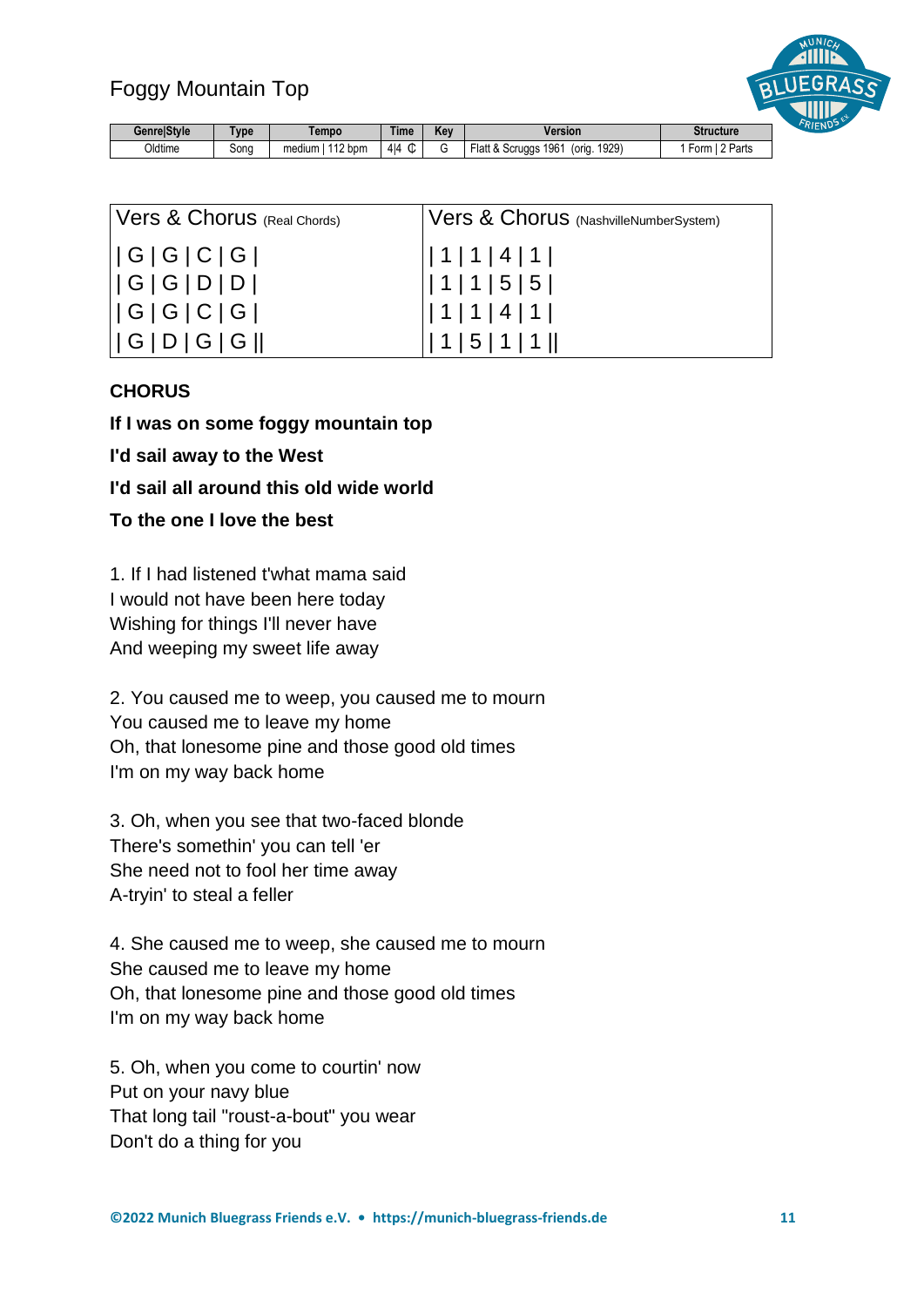<span id="page-11-0"></span>Honey, You Don´t Know My Mind



| Genre Style      | l vpe | Tempo               | <b>Time</b>   | $\sim$<br>Kev | . .<br>Version                      | <b>Structure</b>          |
|------------------|-------|---------------------|---------------|---------------|-------------------------------------|---------------------------|
| <b>Bluegrass</b> | Sona  | .92'<br>Slow<br>bpm | 414<br>́<br>u | Bb            | 1973<br>Martir<br>Jimm <sup>,</sup> | Part<br>variation<br>Forn |

| Vers (Real Chords)                     | <b>Vers</b> (NashvilleNumberSystem)                          |
|----------------------------------------|--------------------------------------------------------------|
| $  Bb Bb Bb Eb Eb $ (Eb <sup>*</sup> ) | $\left  \left  1 \right  1 \right  1 \left  4 \right  (4^*)$ |
| F F Bb Bb                              | 5 5 1 1                                                      |
| $  Bb Bb Bb Eb (Eb^*) $                | $\left  1 \right  1 \left  1 \right  4 \left  (4^*) \right $ |
| $  F  F  Bb  Bb  $ *Solo only          | 5 5 1 1 <br>*Solo only                                       |
| Eb once                                | 4 once                                                       |

1. Honey you don't know my mind I'm lonesome all the time

Born to lose a drifter that's me

You can travel for so long then a rambler's heart goes wrong

Baby you don't know my mind today

2. Heard the music of a rail slept in every old dirty jail And life's too short for you to worry me When I find I can't win I'll be checking out again Baby you don't know my mind today

3. I've been a hobo and a tramp my soul has done been stamped Lord things I know I learned the hard hard way I ain't here to judge or plea but to give my poor heart ease Baby you don't know my mind today

4. Honey you don't know my mind I'm lonesome all the time Born to lose a drifter that's me You say I'm sweet and kind I can love you a thousand times Baby you don't know my mind today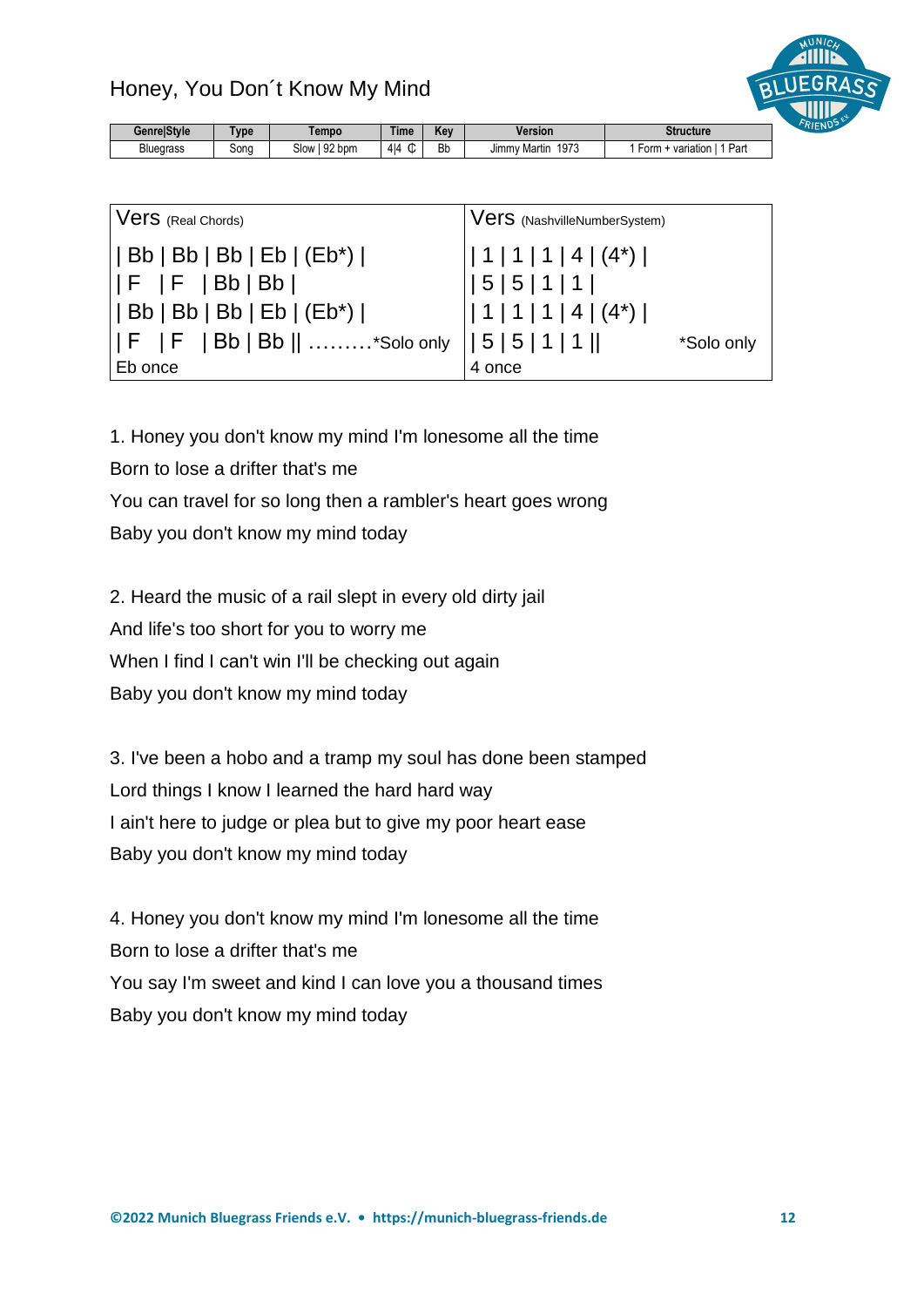## <span id="page-12-0"></span>I´ll Fly Away

| Genre Style         | Tvpe | Tempo                   | <b>Time</b>            | <b>Kev</b> | <b>Version</b>                                                     | <b>Structure</b> | <b>PIEMP</b> |
|---------------------|------|-------------------------|------------------------|------------|--------------------------------------------------------------------|------------------|--------------|
| ∟arlv<br>$C$ ountrv | Sonq | ' 104،<br>Medium<br>bpm | 4 4<br>$\uparrow$<br>◡ |            | 1929)<br>1948<br>Chuck Wagon<br>⊺he<br>' oria.<br>Gang<br>Original | ີ Parts<br>⊦orm  |              |

| $ Vers & Chorus$ (Real Chords) | Vers & Chorus (NashvilleNumberSystem) |
|--------------------------------|---------------------------------------|
| A A A A                        | 1 1 1 1 1                             |
| D D A A                        | 4 4 1 1                               |
| A A A A                        | 1 1 1 1                               |
| A E A A                        | 1 5  1  1                             |

**Chorus: I'll fly away, oh Glory I'll fly away in the morning When I die Hallelujah, by and by I′ll fly away.**

1. Some bright morning when this life is o′er, I'll fly away To that home on God′s celestial shore, I'll fly away.

2. When the shadows of this life have gone, I'll fly away Like a bird from these prison walls I'll fly, I'll fly away.

3. Just a few more weary days and then, I'll fly away To a land where joys will never end, I′ll fly away.

4. Oh, how glad and happy when we meet, I'll fly away No more cold iron shackles on my feet, I'll fly away.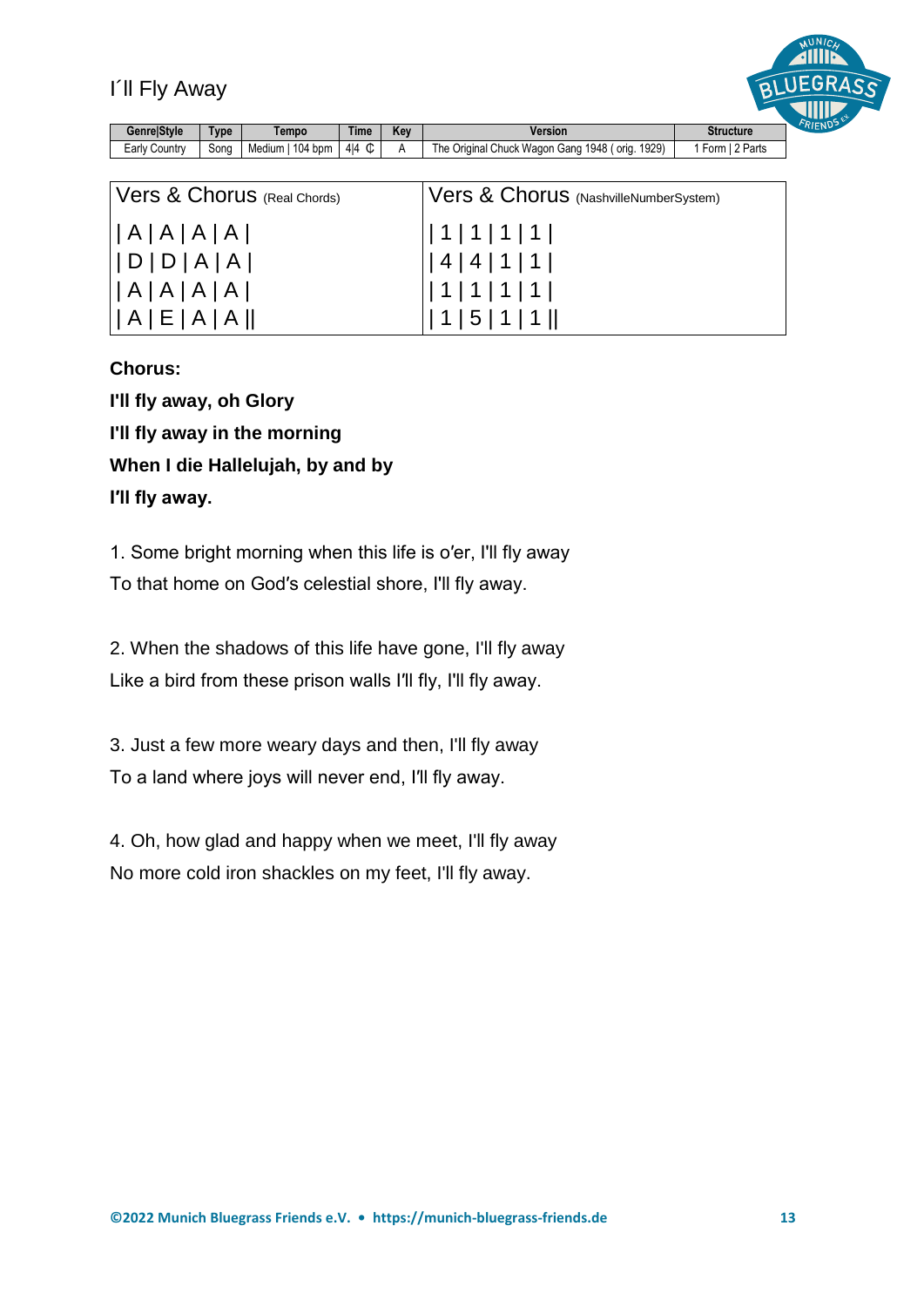<span id="page-13-0"></span>I Ain't Broke But I'm Badly Bent



| GenrelStvle    | Type | empo                            | <b>Time</b>            | <b>Kev</b> | Version                                                      | <b>Structure</b> |
|----------------|------|---------------------------------|------------------------|------------|--------------------------------------------------------------|------------------|
| <b>Country</b> | Sona | 100 <sub>l</sub><br>bpm<br>slow | 414<br>$\sqrt{2}$<br>ື |            | 1953<br>Illrd<br>Out 1998 (oria.<br>Lattie Moore in<br>' vme | Part<br>Form     |

| Vers & Chorus (Real Chords) | Vers & Chorus (NashvilleNumberSystem) |
|-----------------------------|---------------------------------------|
| C C F C                     | 11114 1                               |
| F C C C                     | 4 1 1 1                               |
| F F C C                     | 4 4 1 1                               |
| G G C C                     | 5 5 1 1                               |

1. Well I'm goin' back to the country, I can't pay the rent Ma and Pa will sure be mad about all the money I spent Now I know just what they meant I ain't broke but brother, I'm badly bent

2. Well, I had a lot of money, but to the city I went I met a lot of good-looking girls and that's where my money went Now I know just what they meant I ain't broke but brother, I'm badly bent

3. When I get back to the country, I'll be livin' in a tent Ma and Dad will sure be mad about all the money I spent Now I know just what they meant I ain't broke but brother, I'm badly bent

**Outro** 

I can´t understand where my money went But I ain't broke but brother, I'm badly bent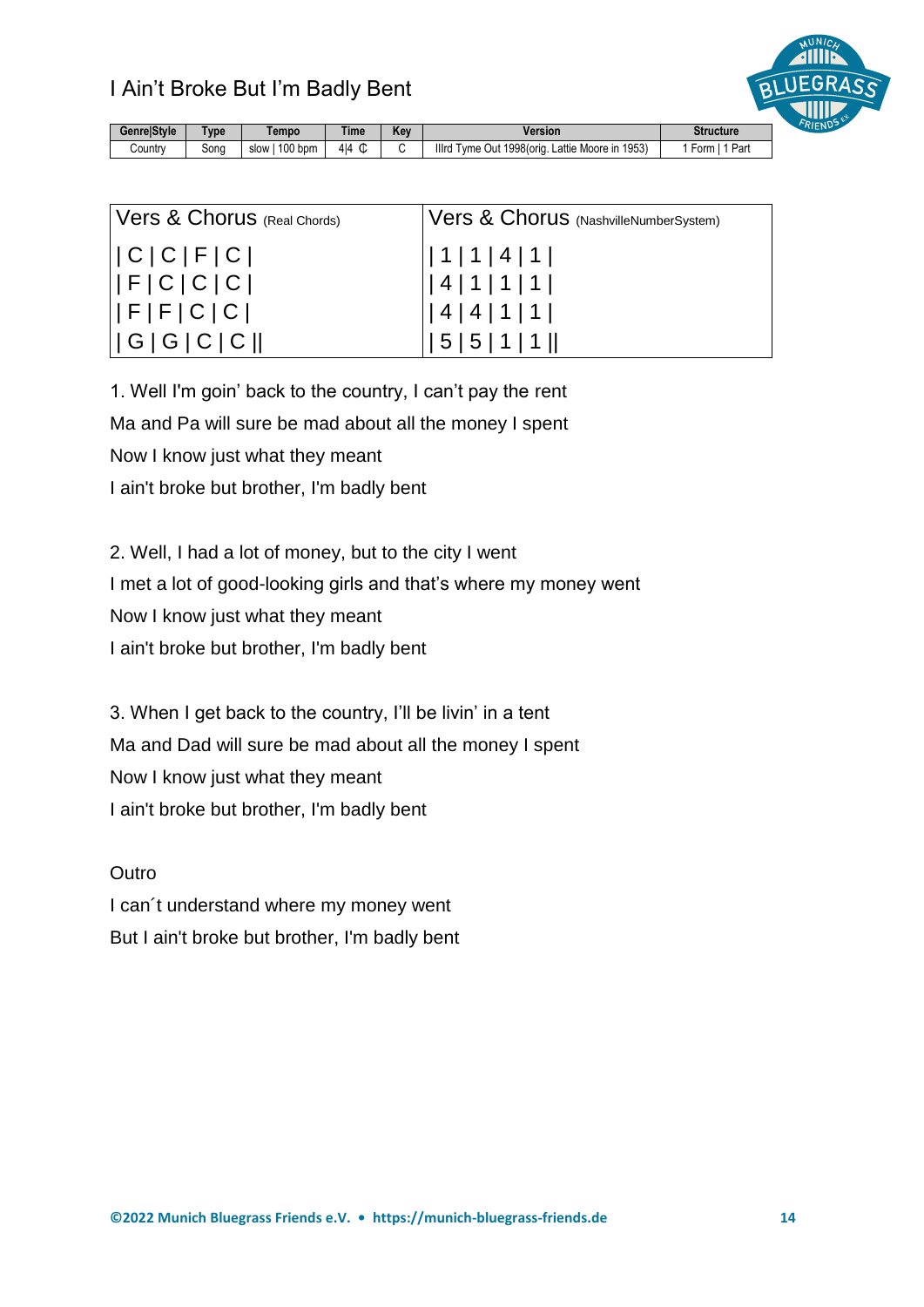# <span id="page-14-0"></span>I'm Going Back To Old Kentucky



| GenrelStvle        | ype  | Tempo                                         | -<br>l ime    | $\overline{\phantom{a}}$<br>Kev | Version                           | Structure                          |
|--------------------|------|-----------------------------------------------|---------------|---------------------------------|-----------------------------------|------------------------------------|
| Bluegrass<br>⊏arlv | Sona | $1 - 2$<br>bpm<br>Uplempo<br>$\cdot$ h<br>ےں⊧ | 414<br>́<br>u |                                 | '1949 1965)<br><b>Bill Monroe</b> | ີ <sup>o</sup> Parts<br>orm<br>-uı |

| Vers & Chorus (Real Chords)                       | Vers & Chorus (NashvilleNumberSystem) |
|---------------------------------------------------|---------------------------------------|
| $\vert$   A $\vert$ A $\vert$ A $\vert$ A $\vert$ | 111111                                |
| A A E E                                           | 11155                                 |
| A A A A                                           | 111111  1                             |
| A E A A                                           | 1   5   1   1                         |

## **CHORUS**

**I'm going back to old Kentucky There to see my Linda Lou I'm going back to old Kentucky Where the skies are always blue**

1. When my left old Kentucky Linda kissed me and she cried I told her that I would not linger I'd be back by and by

2. Linda Lou is she is a beauty Those pretty brown eyes I loved so well I'm going back to old Kentucky Never more to say farewell

3. Linda Lou you know I love you I long for you each night and day When the roses bloom in old Kentucky I'll be coming back to stay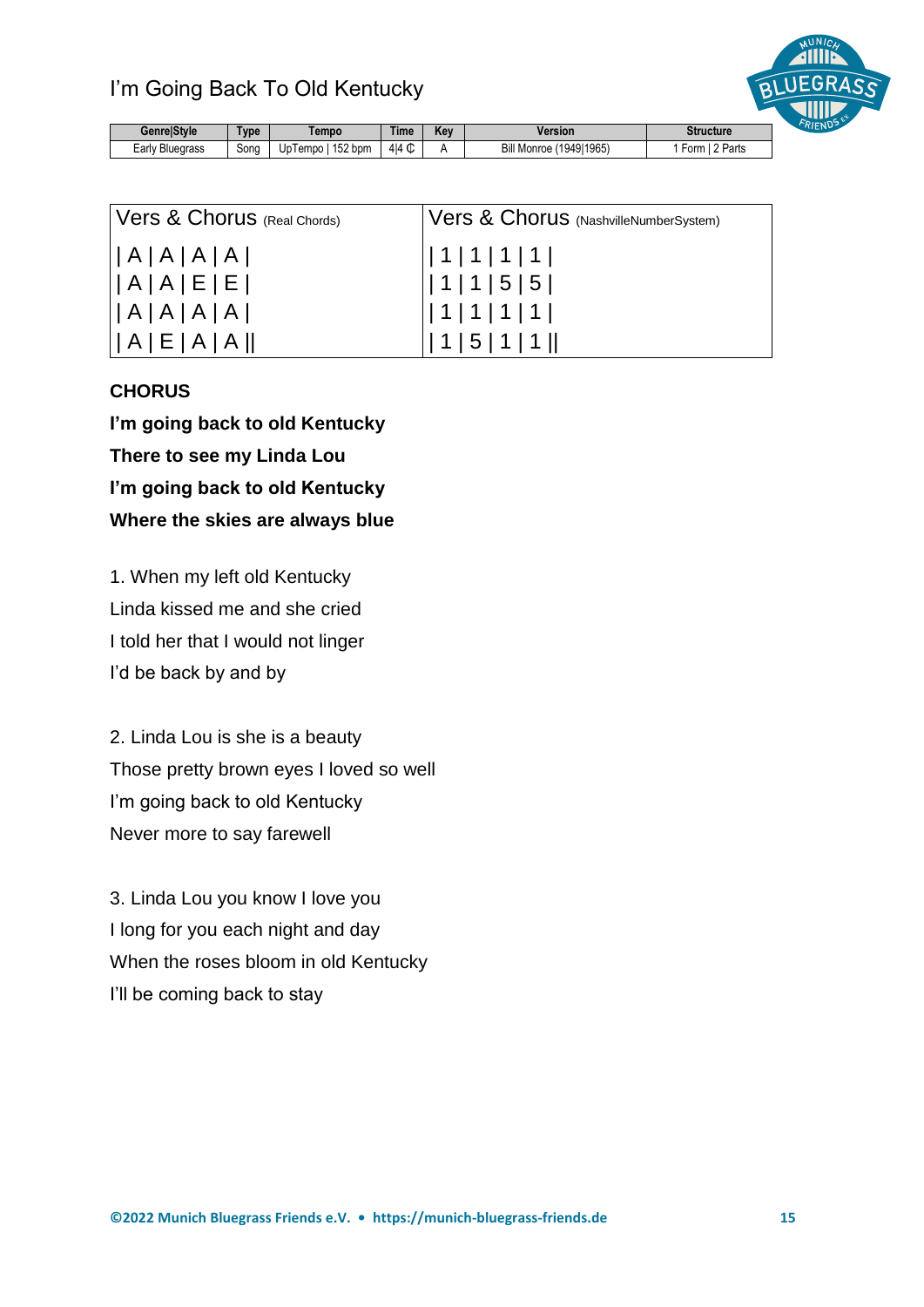# <span id="page-15-0"></span>I Saw The Light



| Genre Style    | <b>ype</b> | Tempo                | <b>Time</b>                       | Kev | Version                  | Structure       |
|----------------|------------|----------------------|-----------------------------------|-----|--------------------------|-----------------|
| Country Gospel | Sona       | 104<br>bpm<br>Medium | 4 4<br>$\uparrow$<br>$\mathbf{u}$ |     | Williams<br>1948<br>Hank | ີ Parts<br>rorm |

| Vers & Chorus (Real Chords) | Vers & Chorus (NashvilleNumberSystem) |
|-----------------------------|---------------------------------------|
| G G G G                     | 1 1 1 1 1                             |
| C C C G                     | 4  4  4  1                            |
| G G G G                     | 1 1 1 1                               |
| G G D G                     | 1    1    5    1                      |

## **CHORUS**

**I saw the light I saw the light No more darkness no more night Now I'm so happy no sorrow in sight Praise the Lord I saw the light**

1. I wandered so aimless my heart filled with sin

I wouldn't let my dear Savior in

Then Jesus came like a stranger in the night

Praise the Lord I saw the light

2. Just like a blind man I wandered alone Worries and fears I claimed for my own Then like the blind man that God gave back his sight Praise the Lord I saw the light

3. I was a fool to wander and stray But straight is the gate, and narrow's the way Now I have traded the wrong for the right Praise the Lord, I saw the light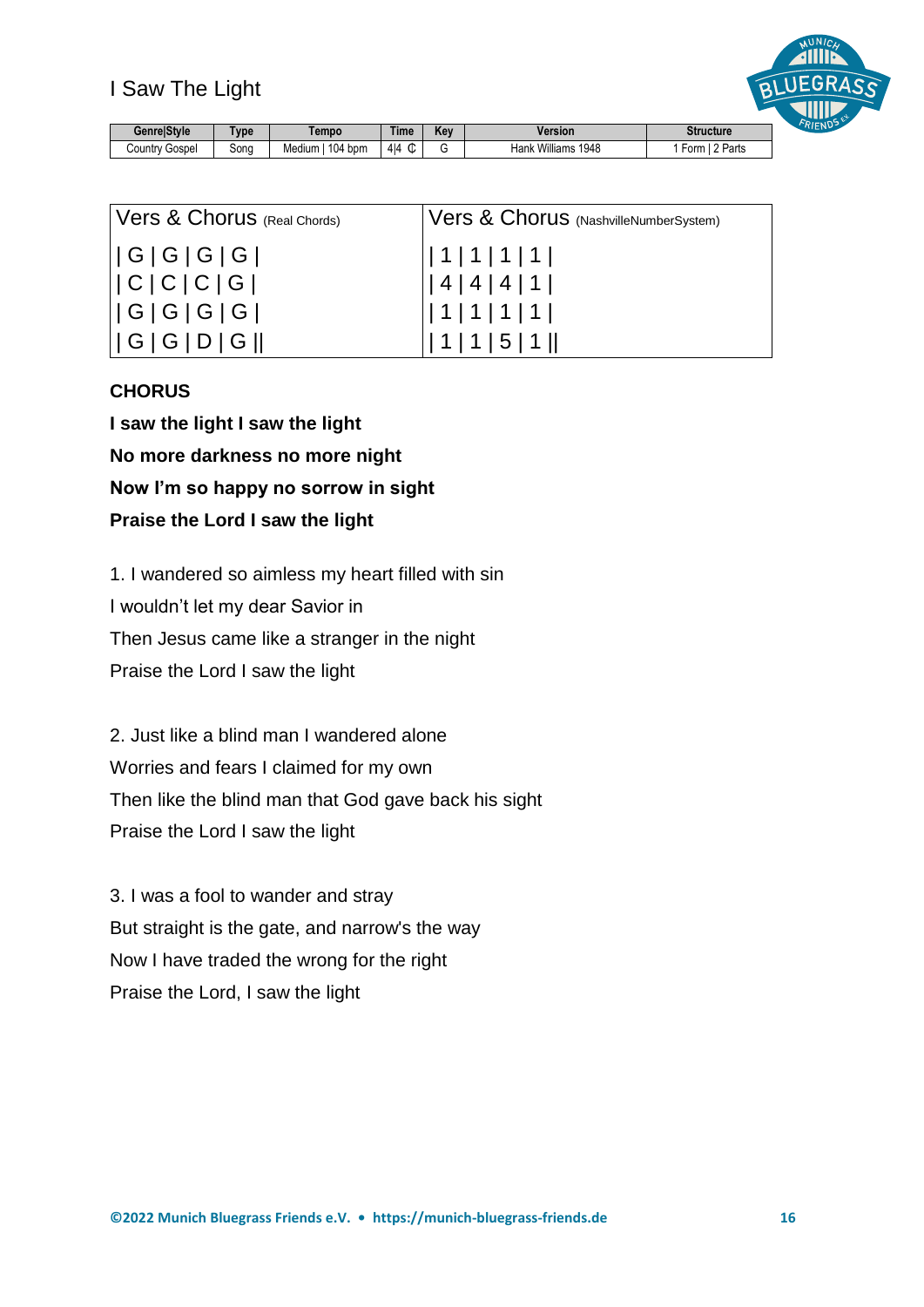# <span id="page-16-0"></span>Little Maggie

| ÷   | MUNICH<br><b>UEGRASS</b><br>FRIENDS EN |
|-----|----------------------------------------|
| art |                                        |

| <b>Genre Style</b> | l ype | Tempo                  | Гіmе  | Kev       | Version                                       | <b>Structure</b> |
|--------------------|-------|------------------------|-------|-----------|-----------------------------------------------|------------------|
| Oldtime            | Sona  | 130<br>bom<br>Medium I | 414 C | A (modal) | 1975 (GravsonlWhitter1929)<br>: Watson<br>Doc | Pan<br>Form      |

| Vers & Chorus (Real Chords) | Vers & Chorus (NashvilleNumberSystem) |
|-----------------------------|---------------------------------------|
| A A G Em                    | $  111 $ b7   5-                      |
| A E A A                     | 115111                                |
| A A G Em                    | $  11 1 b7 5- $                       |
| A E A A                     | 1 5 1 1                               |

1. Oh yonder stands little Maggie With a dram glass in her hands She's drinking away her troubles She's a courting some other man

2. Oh how can I ever stand it Just to see them two blue eyes A shining in the moonlight Like two diamonds in the sky

3. Last time a saw little Maggie She was sitting on the banks of the sea With a forty-four around her And a banjo on her knee

4. Lay down your last gold dollar Lay down your gold watch and chain Little Maggie's gonna dance for daddy Listen to that old banjo ring

5. Pretty flowers were made for blooming Pretty stars were made to shine Pretty women were made for loving Little Maggie was made for mine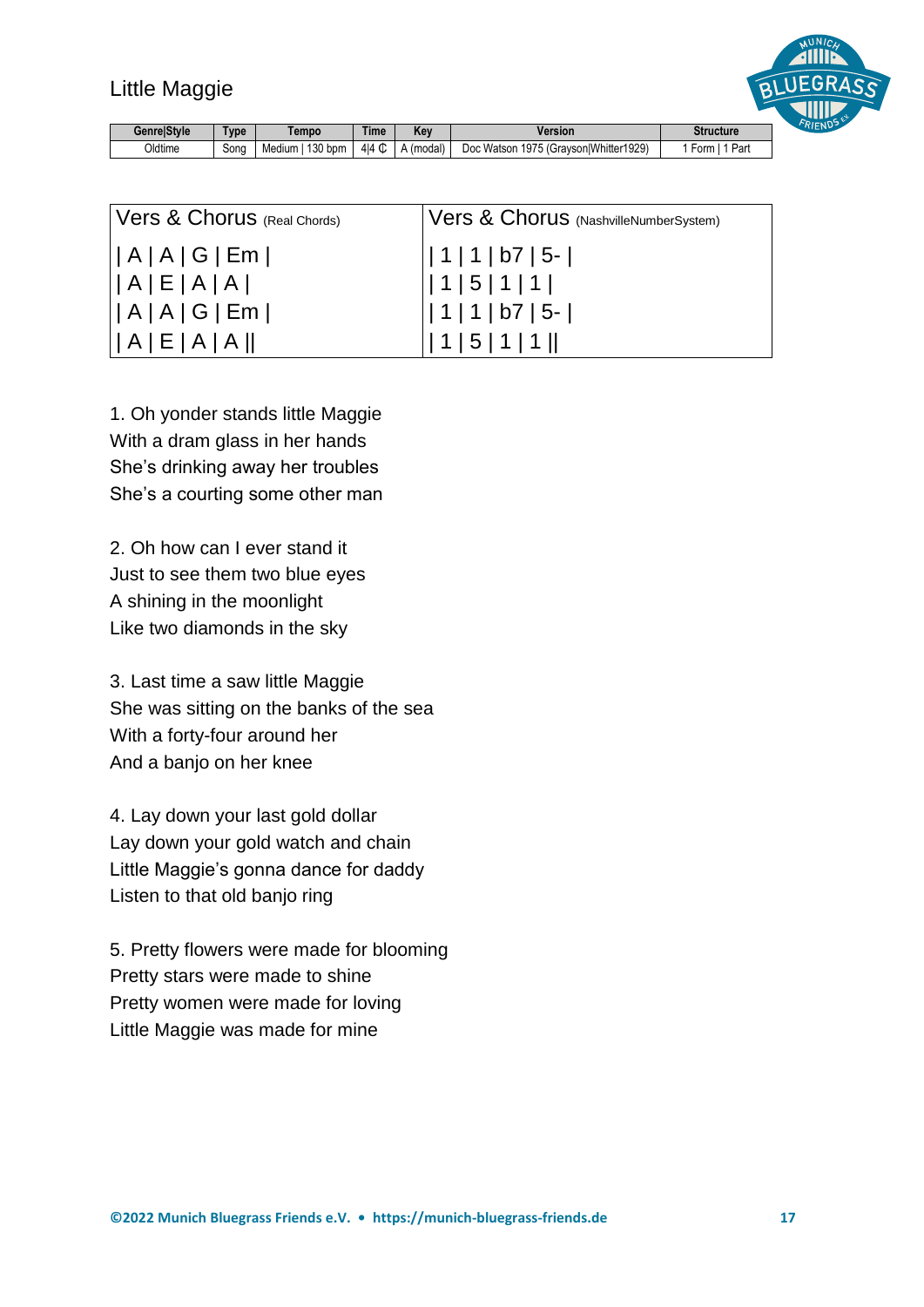# <span id="page-17-0"></span>Lonesome Road Blues (Going Down The Road Feeling Bad)



| GenrelStvle | 'vpe | Fempo                             | --<br>ime              | . .<br><b>Key</b> | Version                     | <b>Structure</b>             |
|-------------|------|-----------------------------------|------------------------|-------------------|-----------------------------|------------------------------|
| Oldtime     | Sona | $160^{\degree}$<br>bpm<br>Uplempo | 4 4<br>$\sqrt{ }$<br>u |                   | 1923)<br>Bill Monroe (oria. | ີ <sup>o</sup> Parts<br>∙orm |

| Vers & Chorus (Real Chords)     | Vers & Chorus (NashvilleNumberSystem) |
|---------------------------------|---------------------------------------|
| B B B B                         | 1   1   1   1                         |
| E E B B                         | 4 4 1 1                               |
| E E B B                         | 4 4 1 1                               |
| $  $ F# $ $ F# $ $ B $ $ B $  $ | 5 5 1 1                               |

## **CHORUS**

**I'm going down this road feeling bad, lord, lord I'm going down this road feeling bad I'm going down this road feeling bad, lord, lord And I ain't a-gonna be treated this a-way**

1. I´m going down this lone lonesome road, lord, lord

I´m going down this lone lonesome road I´m going down this lone lonesome road, lord, lord And I ain't a-gonna be treated this a-way

2. I'm down in the jailhouse on my knees Down in the jailhouse on my knees Down in the jailhouse on my knees, lord, lord And I ain't a-gonna be treated this a-way

3. They feed me on corn bread and beans They feed me on corn bread and beans They feed me on corn bread and beans, lord, lord And I ain't a-gonna be treated this a-way

4. Got two dollar shoes on my feet Got two dollar shoes on my feet Two dollar shoes they hurt my feet, lord, lord And I ain't a-gonna be treated this a-way

5. I'm going where the weather fits my clothes I'm going where the weather fits my clothes I'm going where the weather fits my clothes, lord lord

And I ain't a-gonna be treated this a-way

6. It takes a ten dollar shoe to fit my foot It takes a ten dollar shoe to fit my foot It takes a ten dollar shoe to fit my foot, Great God And I ain't a-gonna be treated this a-way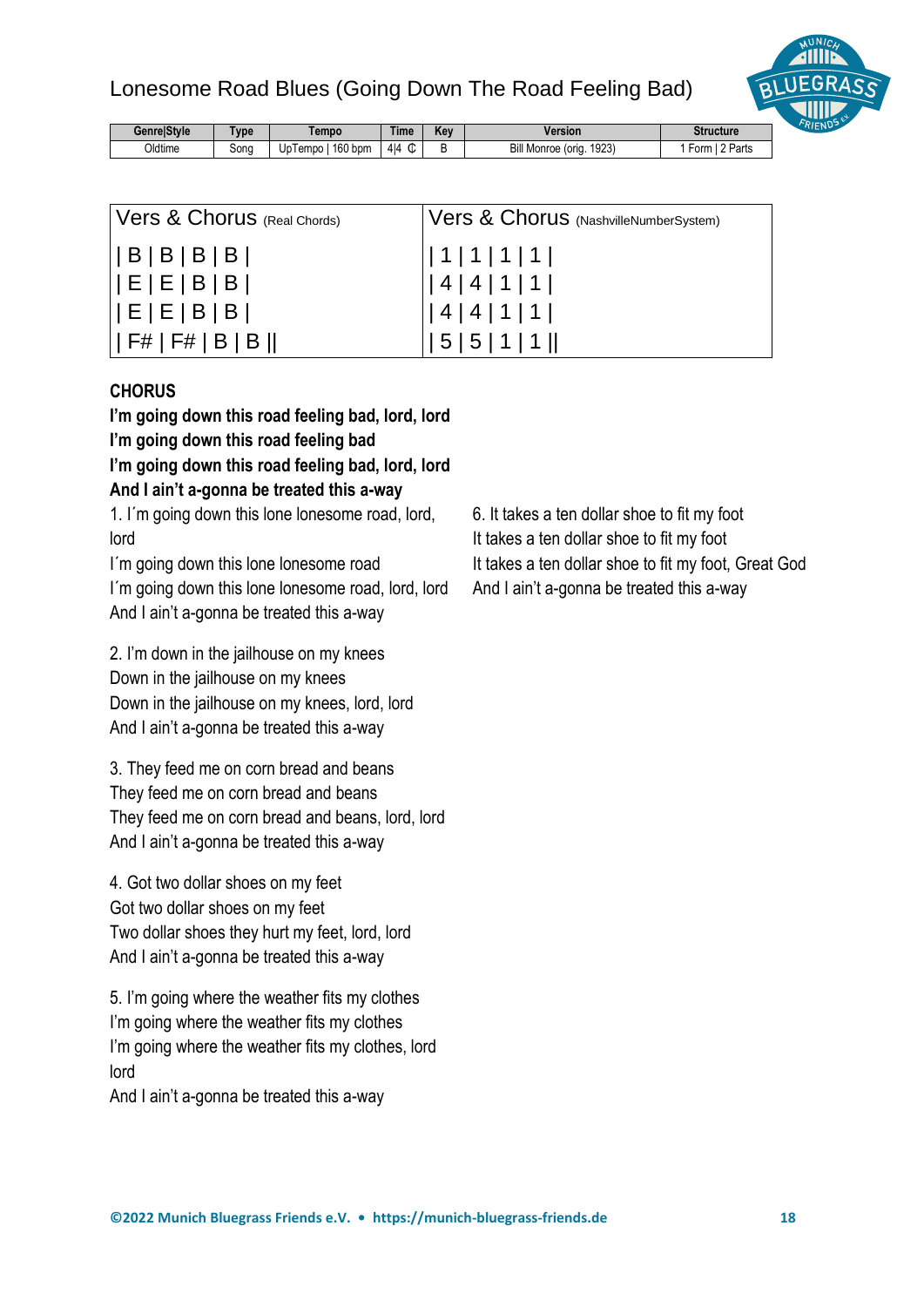

# (I'm Gone) Long Gone

| GenrelStvle      | l vpe<br>,, | <b>Tempo</b>           | <b>Time</b> | Kev | √ersion                       | <b>Structure</b> |
|------------------|-------------|------------------------|-------------|-----|-------------------------------|------------------|
| <b>Bluegrass</b> | Sona        | . 144<br>Medium<br>bpm | 4 4<br>́    |     | 1952<br>-<br>Smilev<br>Reno & | ີ Parts<br>∙orm  |

| Vers & Chorus (Real Chords) | Vers & Chorus (NashvilleNumberSystem) |
|-----------------------------|---------------------------------------|
| A A A A                     | 1 1 1 1 1                             |
| D D A A                     | 4   4   1   1                         |
| A A A A                     | 1 1 1 1                               |
| E   E   A   A               | 5 5 1 1                               |

## **CHORUS**

**Long gone is how I'm leaving Long gone, why do you cry This is what you wanted baby So I'm gone, long gone**

1. I have tried to make you happy Still you say I've done you wrong Oh I'm giving up my darling So I'm gone, long gone

2. Please don't try to overtake me What I ride will be too fast This is it, we're through forever I'm gone, I'm free at last

3. Please don't shed no tears at parting For your tears will not atone After all the pain you cause me I'm gone, long gone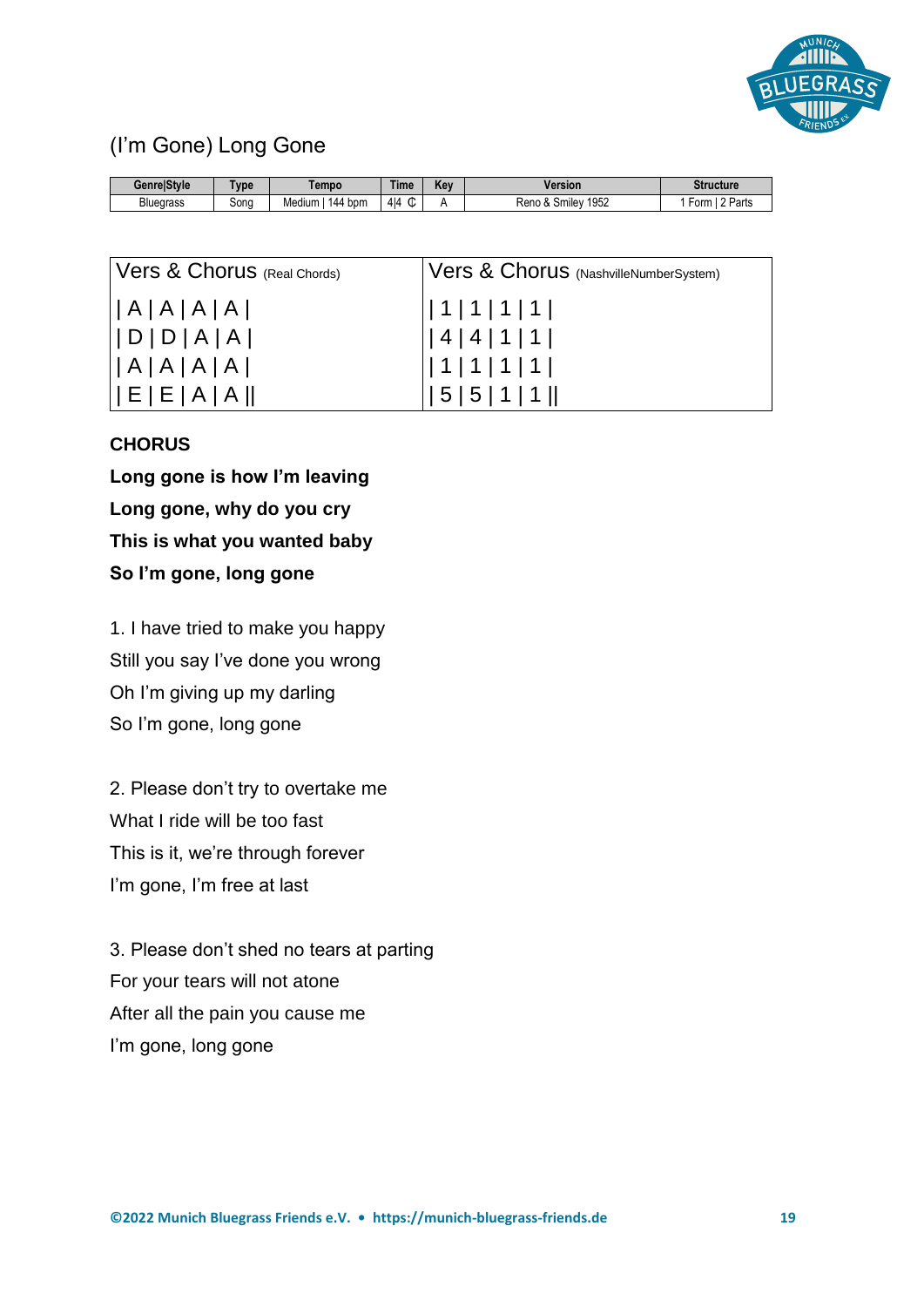

# <span id="page-19-0"></span>(My) Long Journey Home

| Genre Style               | <b>VDe</b> | Tempo             | <b>Time</b>        | Kev | <b>Version</b>                          | <b>Structure</b>             |
|---------------------------|------------|-------------------|--------------------|-----|-----------------------------------------|------------------------------|
| <b>Bluegrass</b><br>Earlv | Song       | 144 bpm<br>Medium | 4 4<br>$\sim$<br>◡ |     | 1936<br>1994<br>Monroe Brothers<br>Crow | ີ <sup>o</sup> Parts<br>Form |

| Vers & Chorus (Real Chords) | Vers & Chorus (NashvilleNumberSystem) |
|-----------------------------|---------------------------------------|
| A A A A                     | 1 1 1 1                               |
| A A E E                     | 11155                                 |
| A A D D                     | 1111414                               |
| E E A A                     | 5 5 1 1                               |

## **CHORUS**

**Lost all my money but a two dollar bill Two dollar bill boys, two dollar bill Lost all my money but a two dollar bill I'm on my long journey home**

1. Cloudy in the West and it looks like rain Looks like rain, boys, looks like rain Cloudy in the West and it looks like rain I'm on my long journey home

2. It's dark and a raining and I want to go home Want to go home, boys, want to go home Its dark and a raining and I want to go home I'm on my long journey home

3. Homesick and lonesome and I'm feeling kind of blue Feeling kind of blue, boys, feeling kind of blue Homesick and lonesome and I'm feeling kind of blue I'm on my long journey home

4. There's black smoke a rising and it surely is a train Surely is a train boys, surely is a train There's black smoke a rising and it surely is a train I'm on my long journey home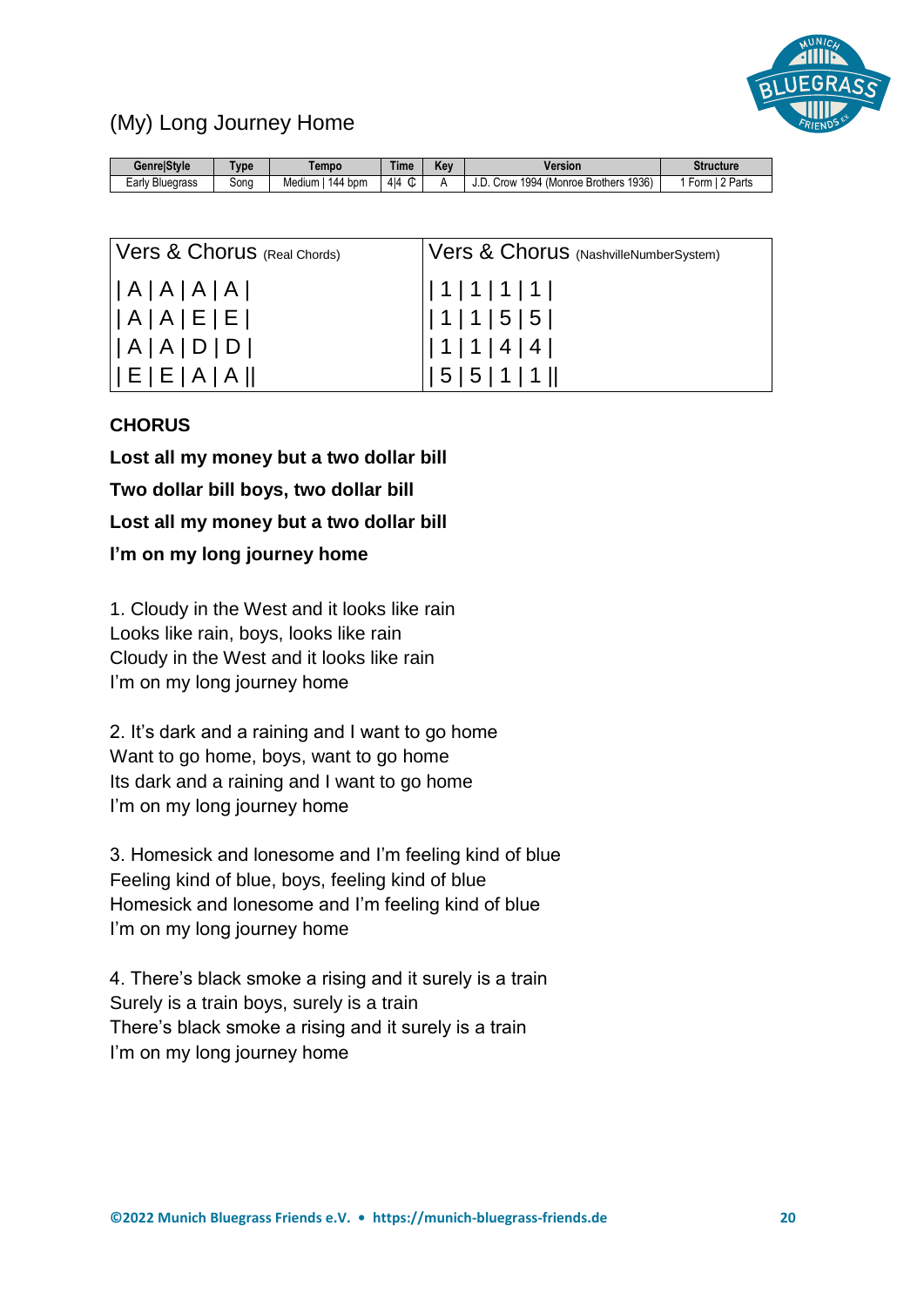

## <span id="page-20-0"></span>New River Train

| Genre Style | <b>VDe</b> | Tempo                      | <b>Time</b>            | Kev | Version                                         | Structure       |
|-------------|------------|----------------------------|------------------------|-----|-------------------------------------------------|-----------------|
| Oldtime     | Song       | 168 b<br>3 bpm<br>Jplempo' | 4 4<br>$\sqrt{2}$<br>w | ◡   | (1895)<br>The Monroe<br>1936<br><b>Brothers</b> | ຳ Parts<br>∙orm |

| Vers & Chorus (Real Chords) | Vers & Chorus (NashvilleNumberSystem) |
|-----------------------------|---------------------------------------|
| D D D D                     | 111111  1                             |
| D D A A                     | 11155                                 |
| D D G G                     | 1114 4                                |
| A A D D                     | 5 5 1 1                               |

#### **CHORUS**

**I'm ridin' that New River train I'm ridin' that New River train The same old train that brought me here Is gonna carry me home again** 1. Darlin' you can't love one Darlin' you can't love one You can't love one and have any fun Oh darlin' you can't love one

2. Oh darlin' you can't love two oh darlin' you can't love two You can't love two and your little heart be true Oh darlin' you can't love two

3. Darlin' you can't love three Darlin' you can't love three You can't love three and still be true to me Oh darlin' you can't love three

4. Oh darlin' you can't love four darlin' you can't love four You can't love four mad love any more Oh darlin' you can't love four

<span id="page-20-1"></span>5. Darlin' you can't love five Oh darlin' you can't love five You can't love five you'll be sorry you're alive Oh darlin' you can't love five

6. Oh darlin' you can't love six Oh darlin' you can't love six You can't love six six will never mix Oh darlin' you can't love six

7. Oh darlin' you can't love seven Oh darlin' you can't love seven You can't love seven it might as well be 'leven Oh darlin' you can't love seven

8. Oh darlin' you can't love eight Oh darlin' you can't love eight You can't love eight for a date they'll show up late Oh darlin' you can't love eight

9. Oh darlin' you can't love nine Oh darlin' you can't love nine You can't love nine keep them danglin' on a line Oh darlin' you can't love nine

10. Oh darlin' you can't love ten Oh darlin' you can't love ten You can't love ten when can I see you again Oh darlin' you can't love ten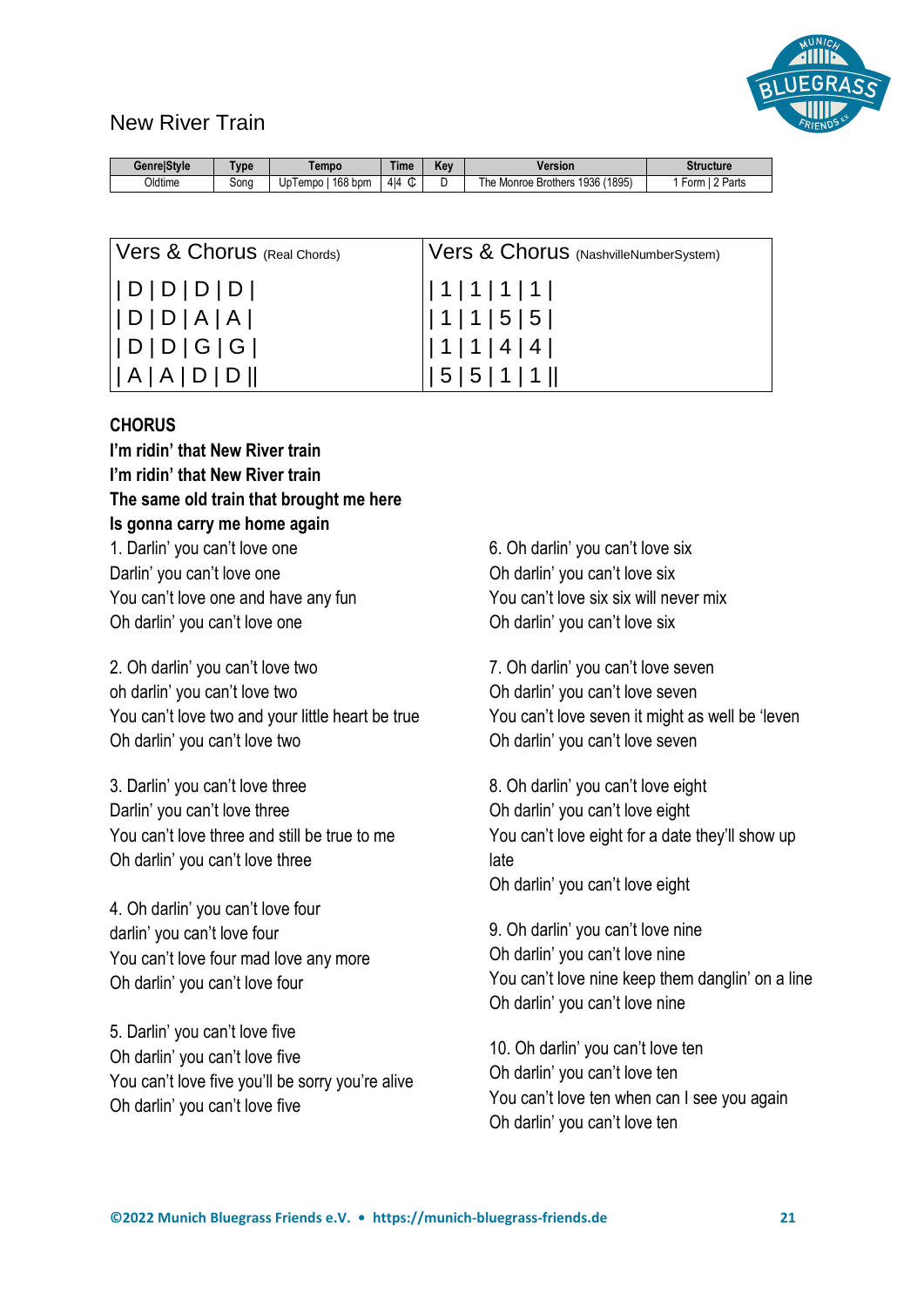

# Nine Pound Hammer

| enrelStvle | l vpe | Tempo                            | <b>Time</b>                   | ı<br><b>Key</b> | Version                                                                    | tructure         |
|------------|-------|----------------------------------|-------------------------------|-----------------|----------------------------------------------------------------------------|------------------|
| Oldtime    | Sona  | 1001<br><br>bpm<br>Medium<br>ے ا | 414<br>$\sim$<br>$\mathbf{u}$ |                 | 1927<br>$\overline{\phantom{a}}$<br>1979<br>(oria<br>. on v<br><b>Rice</b> | ີ Parts<br>.-orm |

| $ Vers & Chorus$ (Real Chords) | Vers & Chorus (NashvilleNumberSystem) |
|--------------------------------|---------------------------------------|
| A A D D                        | 1114 4                                |
| A E A A                        | 1 5 1 1                               |

## **CHORUS**

# **Roll on buddy, don't you roll so slow How can I roll, when the wheels won't roll**

1. This nine pound hammer is a little too heavy For my size, Buddy for my size

2. It's a long way to Harlan, and a long way to Hazard Just to get a little booze, just to get a little booze

3. There ain't one hammer, down in this tunnel That can ring like mine, that can ring like mine

4. I'm going to the mountain, just to see my baby And I ain't coming back, no I ain't coming back

5. Buddy when I'm log gone, won't you make my tombstone Out of number nine coal, out of number nine coal

6. This old hammer, it killed John Henry Ain't gonna kill me, ain't gonna kill me

7. Rings like silver, shines like gold Rings like silver, shines like gold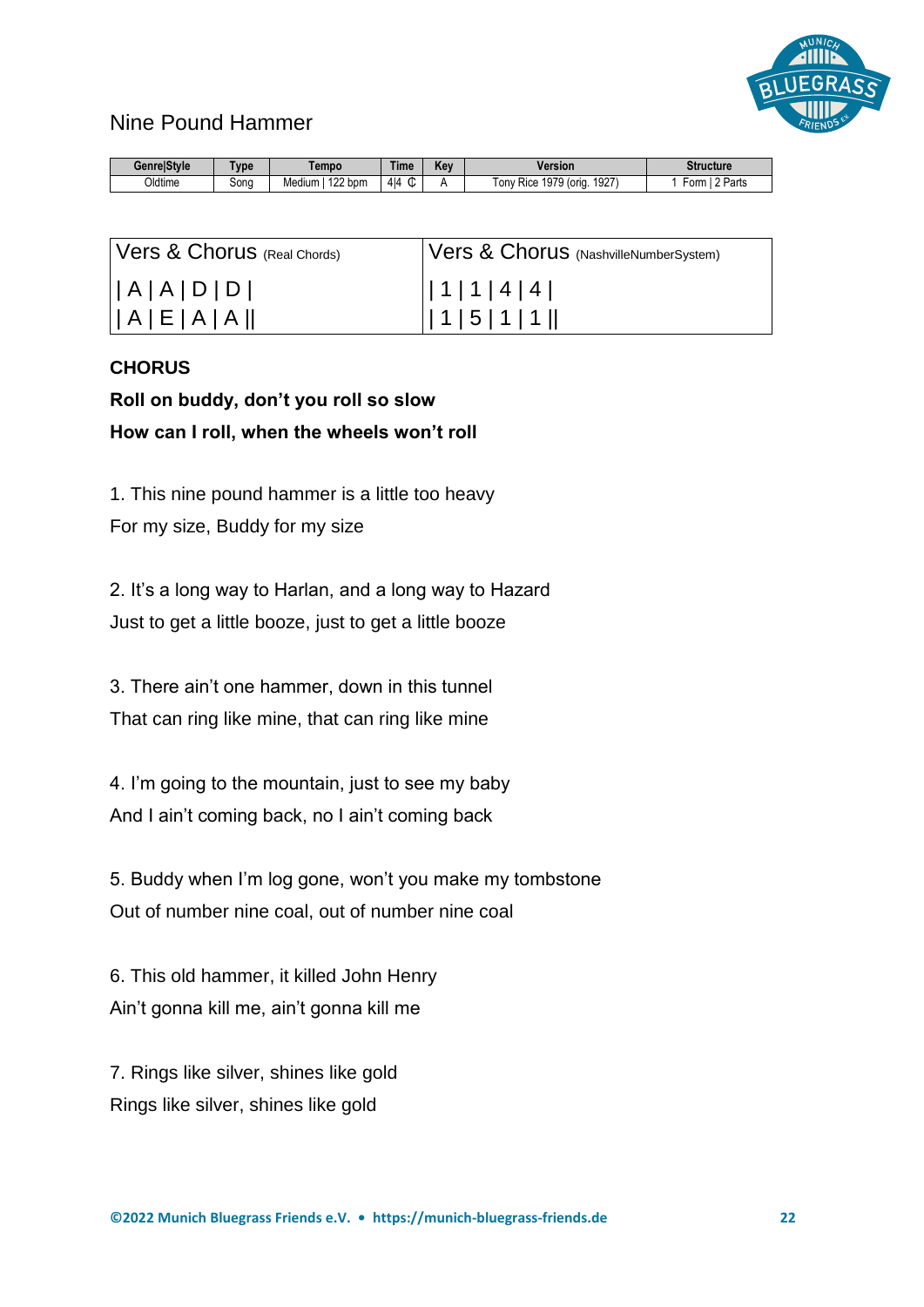

# <span id="page-22-0"></span>On And On

| <b>Genre Style</b> | vpe  | Tempo                | <b>Time</b>                         | $\cdot$<br>Kev | <b>Version</b>             | ructure                |
|--------------------|------|----------------------|-------------------------------------|----------------|----------------------------|------------------------|
| <b>Bluegrass</b>   | Sona | 104<br>bpm<br>Medium | 414<br>$\sqrt{2}$<br>$\overline{ }$ |                | 1956<br><b>Bill Monroe</b> | ` Parts<br><b>Form</b> |

| $ Vers & Chorus$ (Real Chords)               | Vers & Chorus (NashvilleNumberSystem) |
|----------------------------------------------|---------------------------------------|
| G   G   C   G                                | 1111411                               |
| $\vert\vert G \vert G \vert D \vert D \vert$ | 1 1 5 5                               |
| G G C G                                      | 1111411                               |
| G   D   G   G                                | 1 5 1 1                               |

## **CHORUS**

**On and on I'll follow my darling And I wonder where she can be On and on I'll follow my darling I wonder if she ever thinks of me**

1. Traveling down this long lonesome highway I'm so lonesome I could cry With memories of how we once loved each other And now you are saying good-bye

2. I've cried I've cried for you little darling It breaks my heart to hear you name My friends they all so loved you my darling And they think that I'm to blame

3. I had to follow you little darling I can't sleep when the sun goes down Cause by your side is my destination The road is clear and there's where I'm bound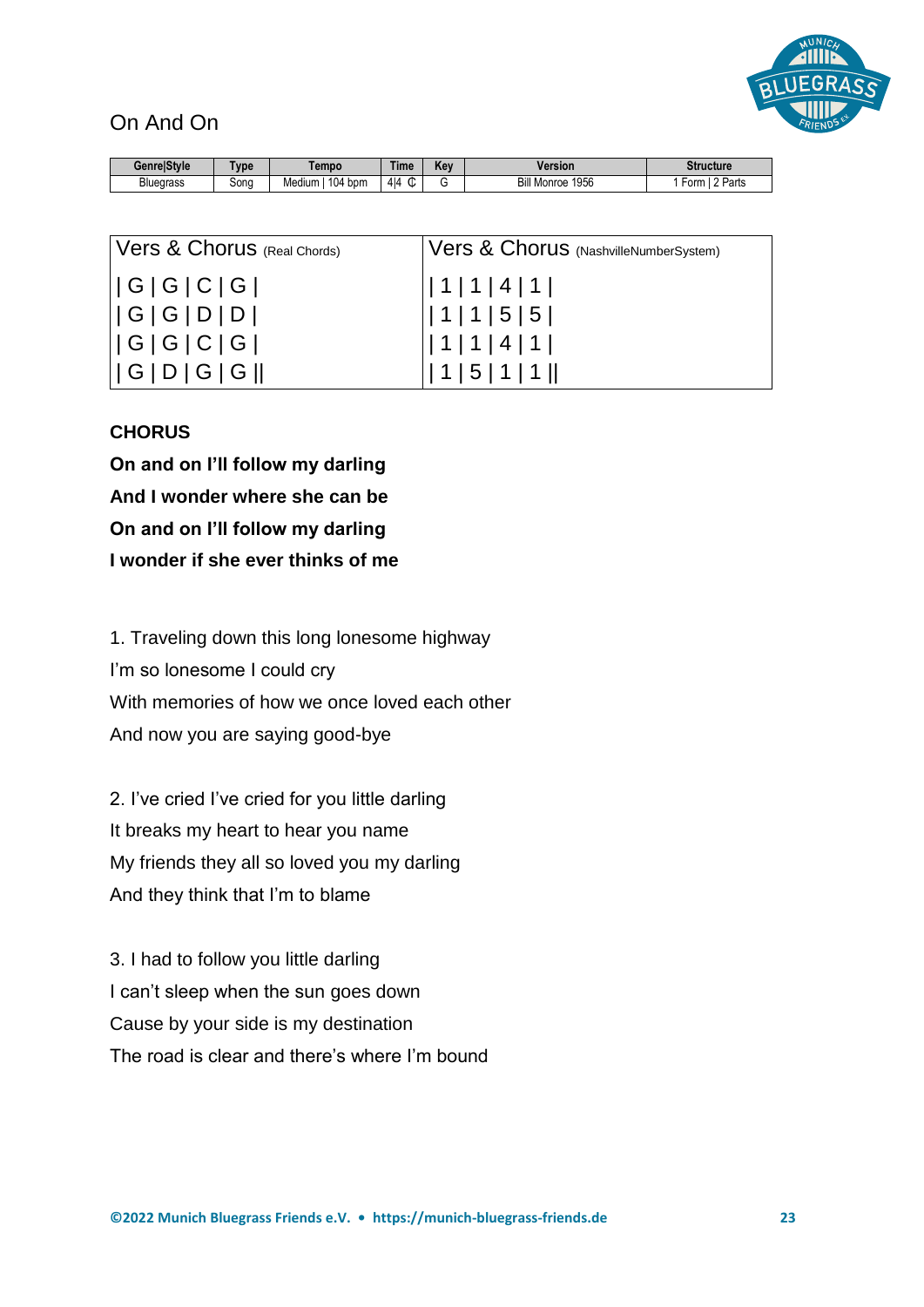

# <span id="page-23-0"></span>Roll In My Sweet Baby's Arms

| <b>Genre Style</b> | Type | Fempo              | <b>Time</b>              | <b>Kev</b> | Version                               | Structure                    |
|--------------------|------|--------------------|--------------------------|------------|---------------------------------------|------------------------------|
| <b>Bluegrass</b>   | Song | 160 bpm<br>Uplempo | 4 4<br>́<br>$\mathbf{u}$ |            | (1931)<br>.1951<br>Flatt &<br>Scruggs | ີ <sup>o</sup> Parts<br>Form |

| Vers & Chorus (Real Chords) | Vers & Chorus (NashvilleNumberSystem) |
|-----------------------------|---------------------------------------|
| A A A A                     | $\left  1111111 \right $              |
| A A E E                     | 1  1  5  5                            |
| A A D D                     | 11114 4                               |
| E E A A                     | 5 5 1 1                               |

## **CHORUS**

**Roll in my sweet baby's arms Roll in my sweet baby's arms Lay around the shack 'til the mail comes back And I'll roll in my sweet baby's arms**

1. I ain't gonna work on the railroad I ain't gonna work on the farm Lay down the shack 'til the mail train comes back And I'll roll in my sweet baby's arms

2. Now where were you last Friday night While I was lying in jail Walking the streets with another man Wouldn't even go my bail

3. I know you parents don't like me They drove me away from your door If I had my life to live over I'd never go there any more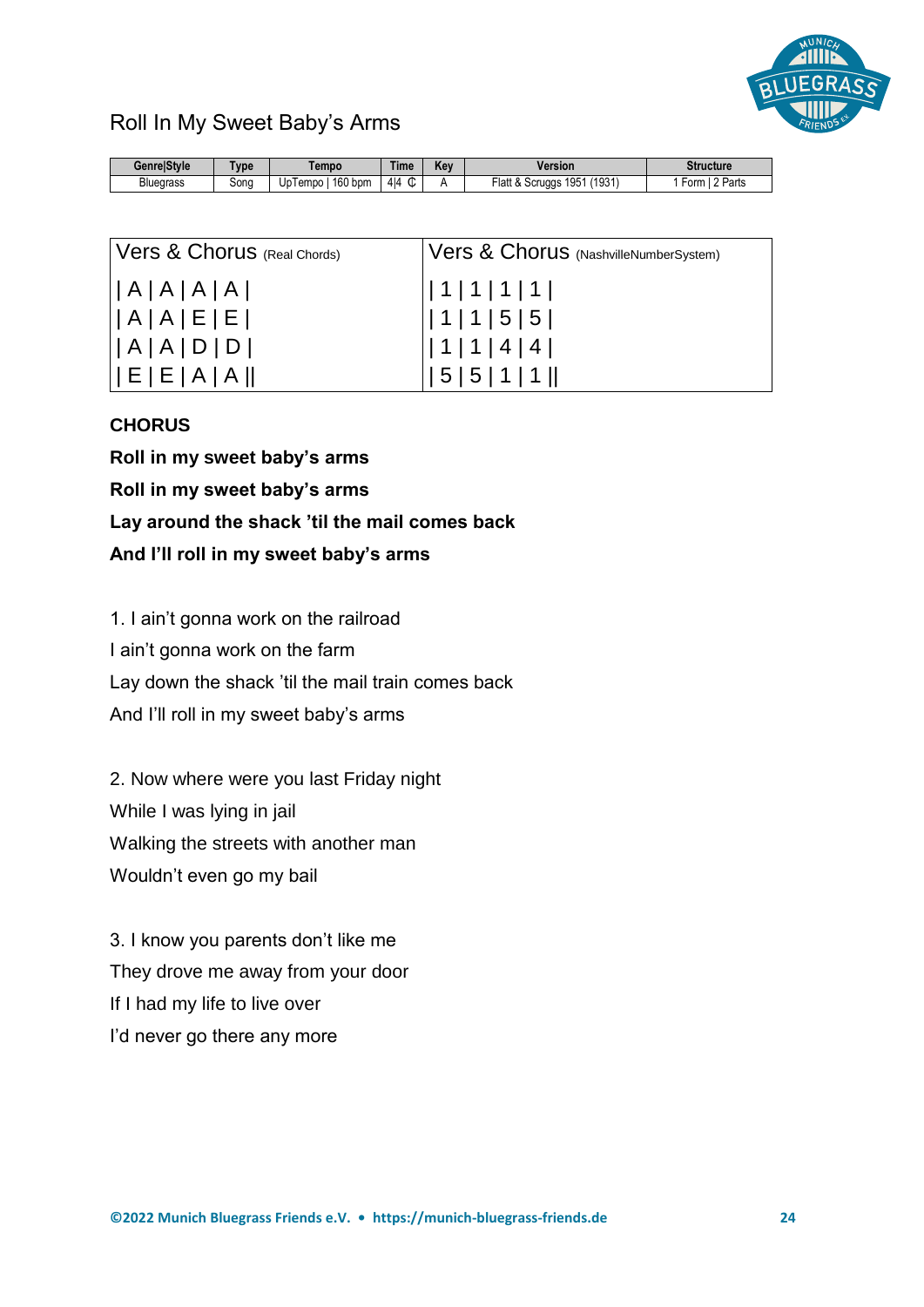

# <span id="page-24-0"></span>Shady Grove

| <b>Genre Style</b> | Tvpe | Tempo                | <b>Time</b> | Kev | Version                                                      | <b>Structure</b> |
|--------------------|------|----------------------|-------------|-----|--------------------------------------------------------------|------------------|
| Oldtime            | Song | 126<br>bpm<br>Medium | 414 C       | Dm  | (936)<br>999<br><br>(Prairie<br>Watson<br>: Ramblers<br>Joc' | ີ Part<br>Form   |

| $ Vers & Chorus$ (Real Chords) | Vers & Chorus (NashvilleNumberSystem) |
|--------------------------------|---------------------------------------|
| Dm   C   Dm   Dm               | $  1 -  b7   1   1  $                 |
| F C Am Dm                      | $  6  b7  5- 1  $                     |

## **CHORUS**

## **Shady grove, my little love shady grove I say Shady grove, my little love I'm bount to go away**

1. Went to see my Shady Grove she was standing in the door Her shoes and stockin's in her hand and her little bare feet on the floor Every time I walk this road It's always dark and cloudy Every time I see that girl, I always tell her howdy

2. Cheeks as red a a blooming rose and eyes are the prettiest brown She's the darling of my heart sweetest girl in town A kiss form pretty little Shady Grove is sweet as brandy wine And there ain't no girl in this wide world that's prettier than mine

3. Wish I had a banjo string made of golden twine Every tune I'd play on it I wish that girl were mine Wish I had a needle and thread fine as I could sew I'd sew that pretty girl to my side and down the road I'd go

4. Some come here to fiddle and dance some come here to tarry Some come here to fiddle and dance I come here to marry Fly around, my pretty little miss fly around, my Daisy Fly around, my pretty little miss nearly drive me crazy

5. When I was a little boy, I wanted a Barlow knife And now I want little Shady Grove to say she'll be my wife I wish I had a big fine horse and corn to feed him on And Shady Grove to stay at home and feed him while I'm gone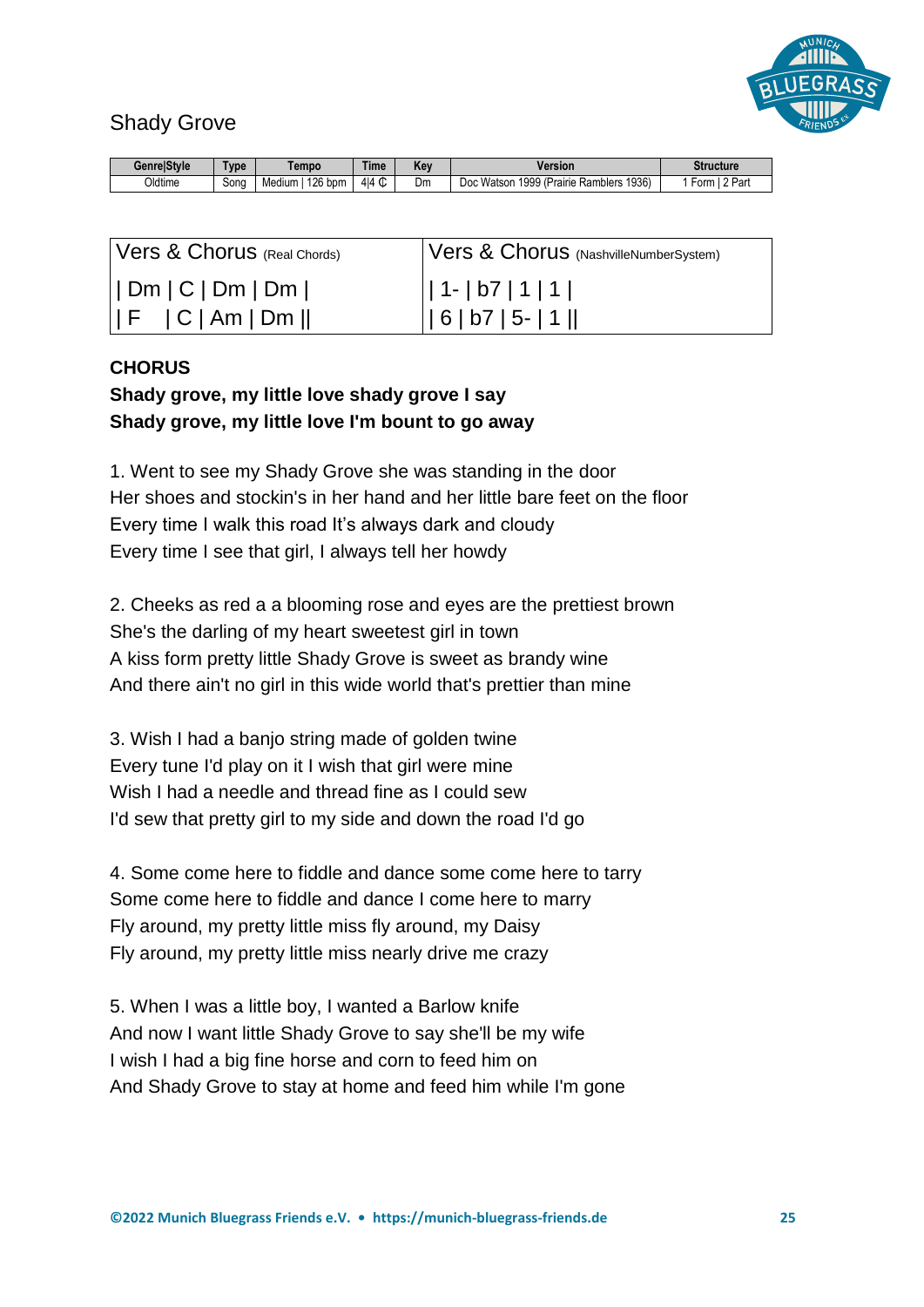

# <span id="page-25-0"></span>Will (Can) The Circle Be Unbroken

| <b>Genre Style</b>   | Type | Tempo                   | <b>Time</b> | Kev | <b>Version</b>                             | <b>Structure</b>               |
|----------------------|------|-------------------------|-------------|-----|--------------------------------------------|--------------------------------|
| <b>Early Country</b> | Song | <b>Slow</b><br>  98 bpm | 414<br>́    |     | 1907)<br>NittyGrittyDirth Band 1972 (orig. | <sup>1</sup> 2 Parts<br>Form . |

| Vers & Chorus (Real Chords) | Vers & Chorus (NashvilleNumberSystem) |
|-----------------------------|---------------------------------------|
| A A A A                     | 1    1    1    1                      |
| D D A A                     | 4 4 1 1                               |
| A A A A                     | 1 1 1 1  1                            |
| A E A A                     | 1 5 1 1                               |

#### **CHORUS**

**Will the circle be unbroken Bye and bye Lord bye and bye There's a better home a waiting In the sky Lord in the sky**

1. I was standing by the window On a cold and cloudy day When I saw the hearse come rolling To carry my mother away

2. I said to the undertaker Undertaker please drive slow For that body you are carrying Lord I hate to see her go

3. Well I followed close behind her Tried to hold up and be brave But I could not hide my sorrow When they laid her in that grave

4. I went back home Lord that home was lonesome Since my mother, she was gone All my brothers and sisters crying What a home so sad and alone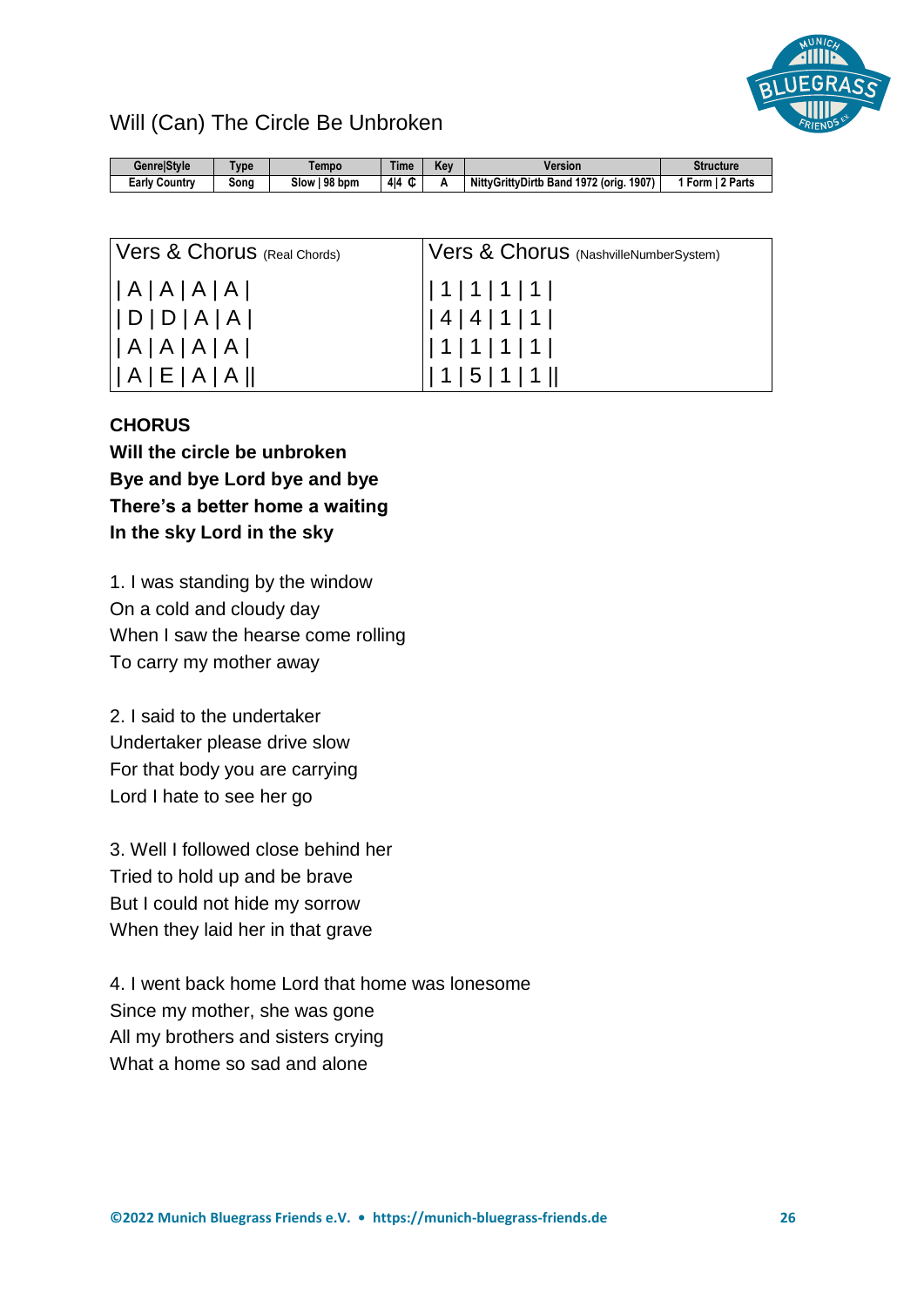

# <span id="page-26-0"></span>Worried Man Blues

| GenrelStvle | 'vpe | Fempo                  | <b>Time</b>            | <b>Kev</b> | <b>Version</b>                   | <b>Structure</b> |
|-------------|------|------------------------|------------------------|------------|----------------------------------|------------------|
| Oldtime     | Song | .120'<br>bpm<br>Medium | 414<br>$\uparrow$<br>u |            | 1930)<br>Stanley Brothers (orig. | ີ Parts<br>∽orm  |

| $ Vers & Chorus$ (Real Chords) | Vers & Chorus (NashvilleNumberSystem) |
|--------------------------------|---------------------------------------|
| A A A A                        | 1 1 1 1 1                             |
| D D D A                        | 4  4  4  1                            |
| A A A A                        | 1 1 1 1                               |
| E E A A                        | 5 5 1 1                               |

## **CHORUS**

**It takes a worried man to sing a worried song It takes a worried man to sing a worried song It takes a worried man to sing a worried song I'm worried now but I won't be worried long**

1. I went across the river and I laid down to sleep I went across the river and I laid down to sleep I went across the river and I laid down to sleep When I woke up, there were shackles on my feet

2. Twenty one links of chain around my leg Twenty one links of chain around my leg Twenty one links of chain around my leg And on each link, the initials of my name

3. I asked the judge what's gonna be my fine I asked the judge what's gonna be my fine I asked the judge what's gonna be my fine Twenty one years on the Rocky Mountain Line

4. If anyone should ask you who composed this song If anyone should ask you who composed this song If anyone should ask you who composed this song Say it was me and I sing it all day long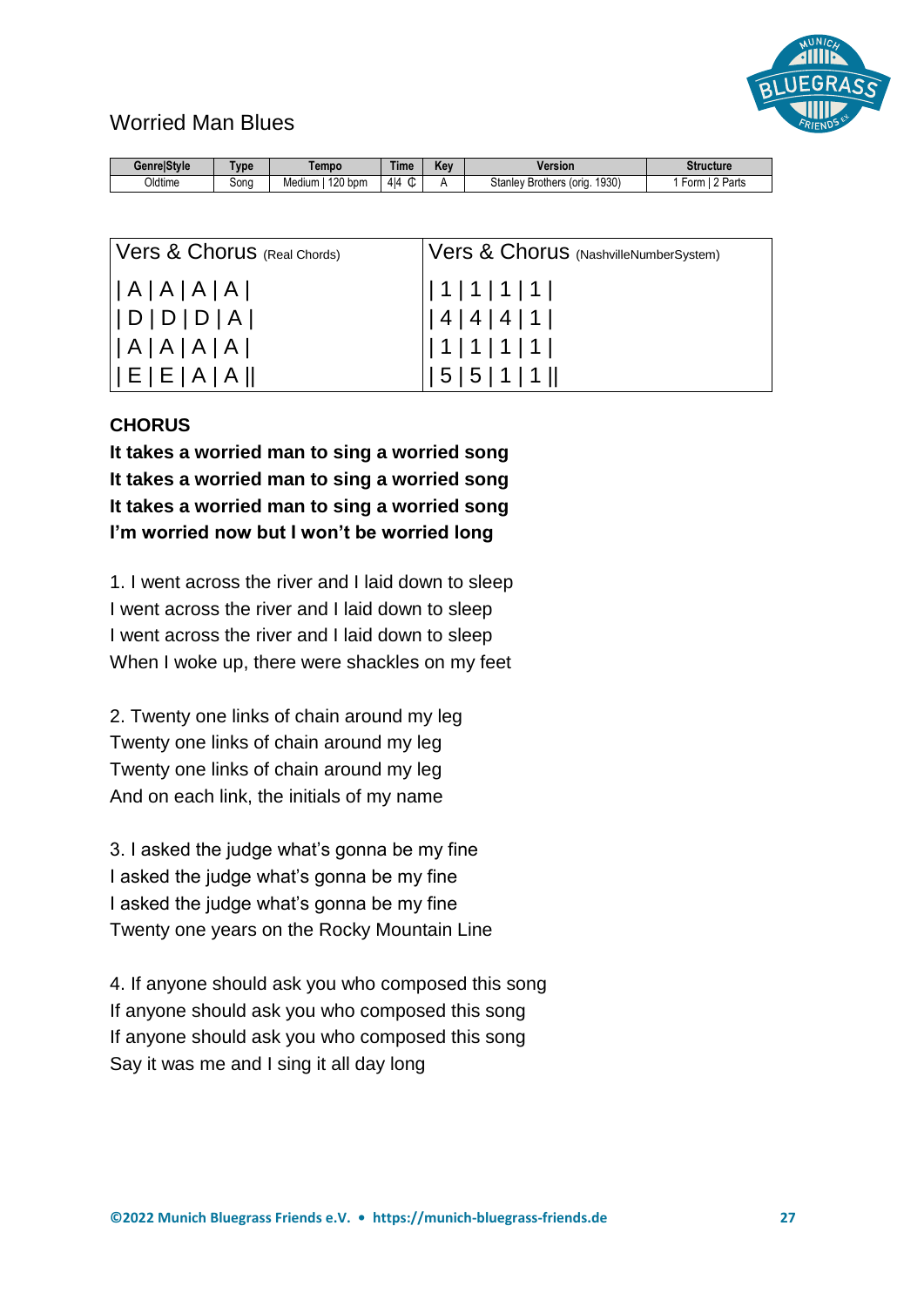

# <span id="page-27-0"></span>You Are My Sunshine

| <b>GenrelStvle</b> | <b>VDE</b> | . empo         | $-1$<br><b>l</b> ime   | $K_{\text{dV}}$<br>ve. | Version                                   | <b>Structure</b> |
|--------------------|------------|----------------|------------------------|------------------------|-------------------------------------------|------------------|
| Early<br>Country   | Sona       | 98 bpm<br>Slow | $\sqrt{2}$<br>414<br>u |                        | 939<br>1969<br>انCas<br>Johnny i<br>(oria | ີ Parts<br>⊦orn  |

| Vers & Chorus (Real Chords) | Vers & Chorus (NashvilleNumberSystem) |
|-----------------------------|---------------------------------------|
| A A A A                     | 1 1 1 1 1                             |
| D D A A                     | 4  4  1  1                            |
| D D A A                     | 4 4 1 1                               |
| A E A A                     | 1151111                               |

## **CHORUS**

**You are my sunshine, my only sunshine You make me happy when skies are grey You'll never know, dear, how much I love you Please don't take my sunshine away**

1. The other night, dear, as I lay sleeping I dreamed I held you in my arms When I awoke, dear, I was mistaken So I bowed my head and I cried

2. I've always loved you and made you happy And nothing else could come between But now you've left me, to love another You have shattered all of my dreams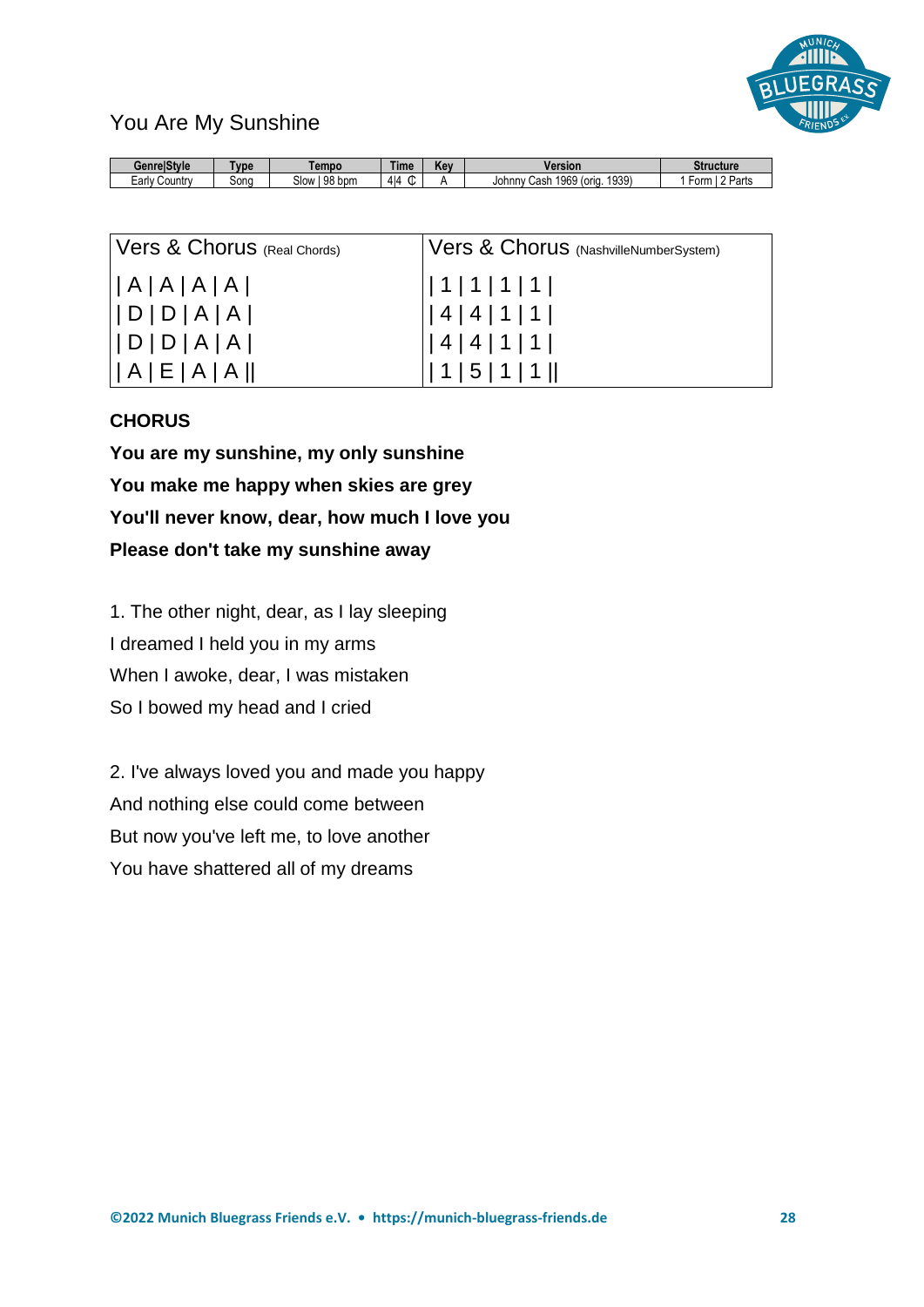